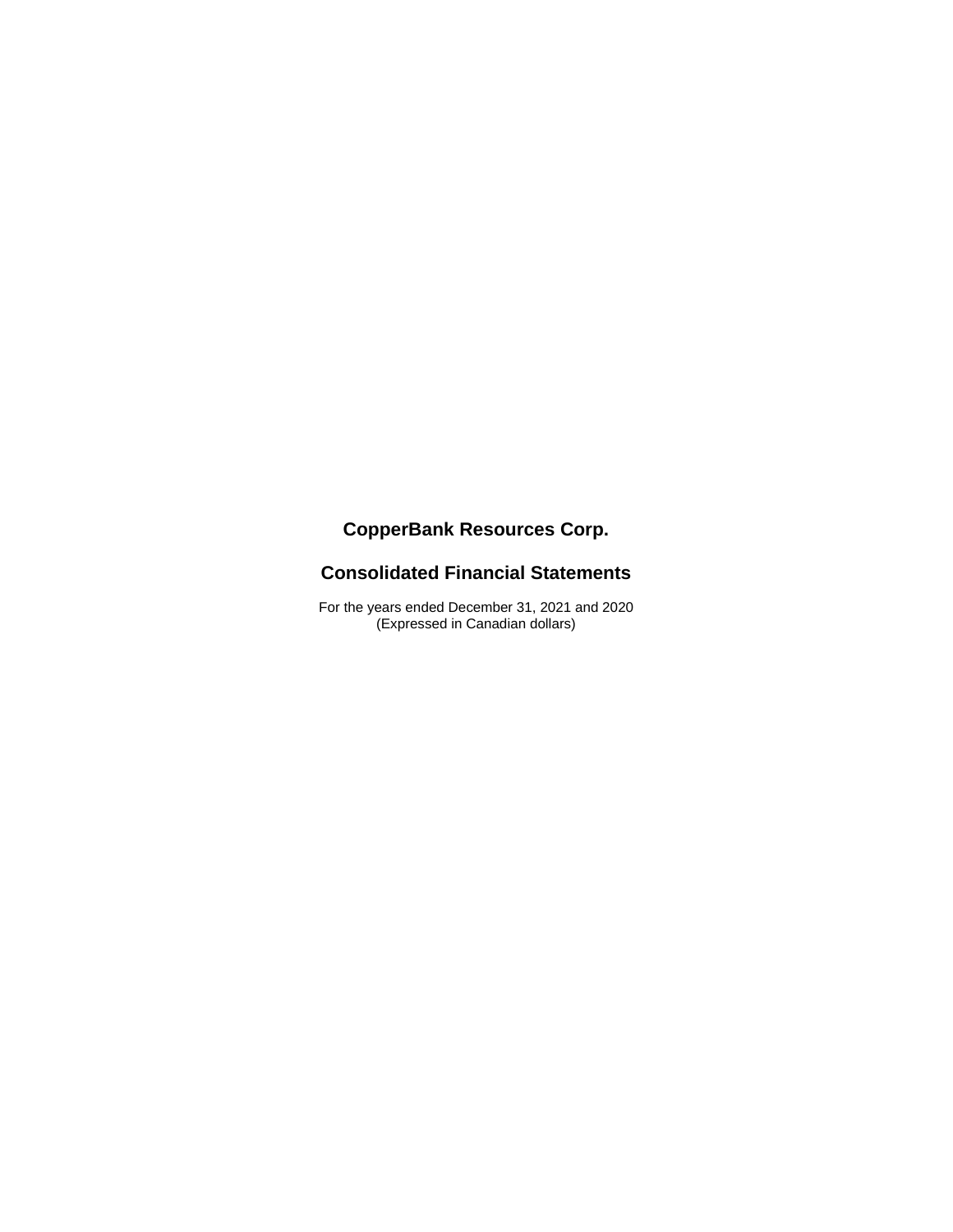

# **INDEPENDENT AUDITORS' REPORT**

# **TO THE SHAREHOLDERS OF COPPERBANK RESOURCES CORP.**

## *Opinion*

We have audited the consolidated financial statements of CopperBank Resources Corp. (the "Company"), which comprise:

- the consolidated statements of financial position as at December 31, 2021 and 2020;
- the consolidated statements of loss and comprehensive loss for the years then ended;
- the consolidated statements of changes in equity for the years then ended;
- the consolidated statements of cash flows for the years then ended; and
- the notes to the consolidated financial statements, including a summary of significant accounting policies.

In our opinion, the accompanying consolidated financial statements present fairly, in all material respects, the consolidated financial position of the Company as at December 31, 2021 and 2020, and its consolidated financial performance and its consolidated cash flows for the years then ended in accordance with International Financial Reporting Standards ("IFRS").

## *Basis for Opinion*

We conducted our audits in accordance with Canadian generally accepted auditing standards. Our responsibilities under those standards are further described in the Auditor's Responsibilities for the *Audit of the Consolidated Financial Statements* section of our report. We are independent of the management in accordance with the ethical requirements that are relevant to our audits of the consolidated financial statements in Canada, and we have fulfilled our other ethical responsibilities in accordance with these requirements. We believe that the audit evidence we have obtained in our audits is sufficient and appropriate to provide a basis for our opinion.

## *Material Uncertainty Related to Going Concern*

We draw attention to Note 1 in the consolidated financial statements, which indicates that the Company incurred a net loss of \$5,467,898 during the year ended December 31, 2021 and, as of that date, the Company had an accumulated deficit of \$50,101,011. As stated in Note 1, these events or conditions, along with other matters as set forth in Note 1, indicate that a material uncertainty exists that may cast significant doubt on the Company's ability to continue as a going concern. Our opinion is not modified in respect of this matter.

## *Other Information*

Management is responsible for the other information. The other information comprises the information included in Management's Discussion and Analysis.

Our opinion on the consolidated financial statements does not cover the other information and we do not express any form of assurance conclusion thereon. In connection with our audits of the consolidated financial statements, our responsibility is to read the other information identified above and, in doing so, consider whether the other information is materially inconsistent with the consolidated financial statements or our knowledge obtained in the audit or otherwise appears to be materially misstated.

We obtained the other information prior to the date of this auditors' report. If, based on the work we have performed, we conclude that there is a material misstatement of this other information, we are required to report that fact. We have nothing to report in this regard.

## *Responsibilities of Management and Those Charged with Governance for the Consolidated Financial Statements*

Management is responsible for the preparation and fair presentation of the consolidated financial statements in accordance with IFRS, and for such internal control as management determines is necessary to enable the preparation of financial statements that are free from material misstatement, whether due to fraud or error.

Smythe LLP | smythecpa.com

Vancouver 1700 - 475 Howe St Vancouver, BC V6C 2B3 T: 604 687 1231  $F: 6046884675$ 

Langley 600 - 19933 88 Ave Langley, BC V2Y 4K5 T: 604 282 3600 F: 604 357 1376

Nanaimo 201 - 1825 Bowen Rd Nanaimo, BC V9S 1H1 T: 250 755 2111 F: 250 984 0886

2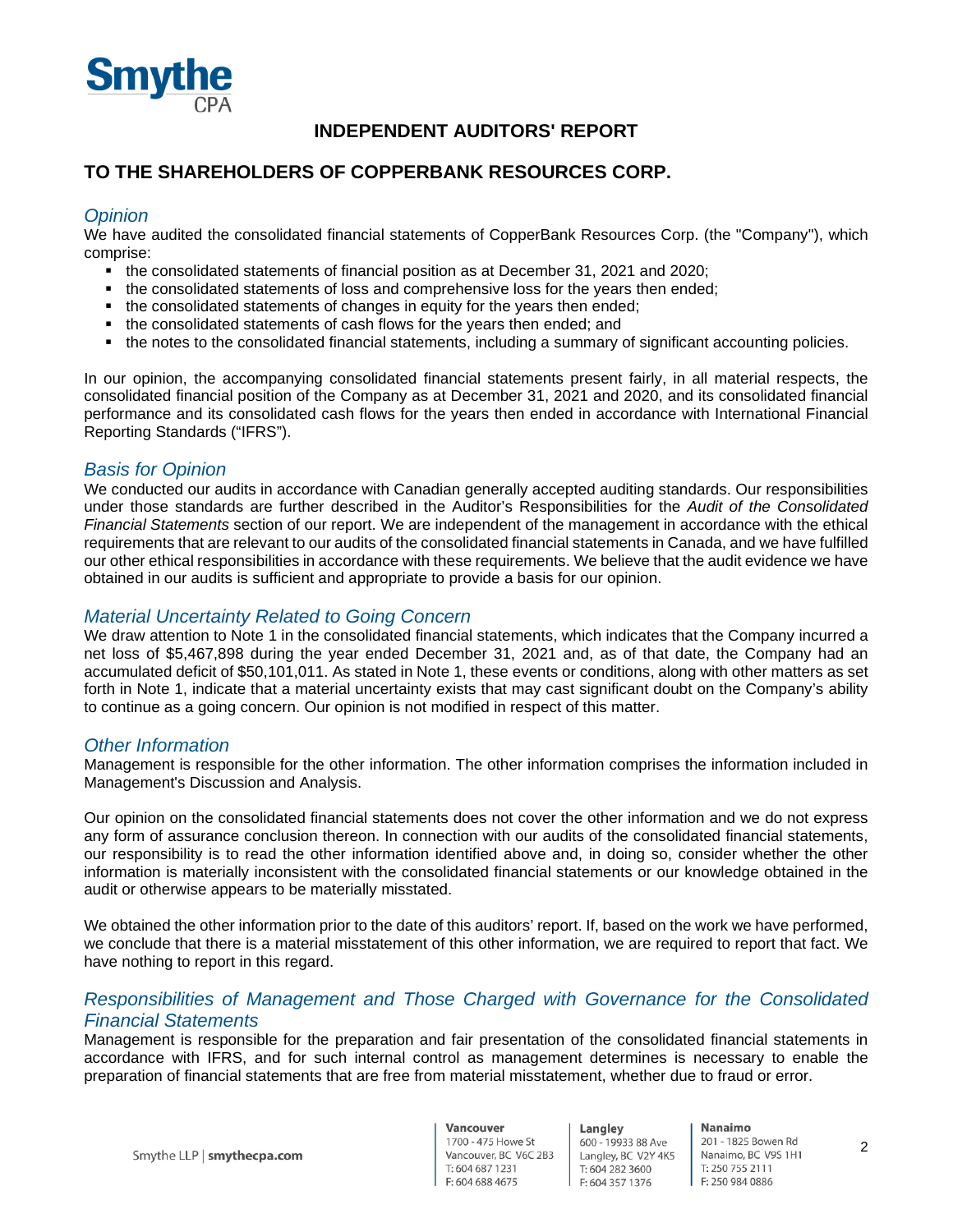

In preparing the consolidated financial statements, management is responsible for assessing the Company's ability to continue as a going concern, disclosing, as applicable, matters related to going concern and using the going concern basis of accounting unless management either intends to liquidate the Company or to cease operations, or has no realistic alternative but to do so.

Those charged with governance are responsible for overseeing the Company's financial reporting process.

## *Auditors' Responsibilities for the Audit of the Consolidated Financial Statements*

Our objectives are to obtain reasonable assurance about whether the consolidated financial statements as a whole are free from material misstatement, whether due to fraud or error, and to issue an auditors' report that includes our opinion. Reasonable assurance is a high level of assurance, but is not a guarantee that an audit conducted in accordance with Canadian generally accepted auditing standards will always detect a material misstatement when it exists. Misstatements can arise from fraud or error and are considered material if, individually or in the aggregate, they could reasonably be expected to influence the economic decisions of users taken on the basis of these consolidated financial statements. As part of an audit in accordance with Canadian generally accepted auditing standards, we exercise professional judgment and maintain professional skepticism throughout the audit. We also:

- Identify and assess the risks of material misstatement of the consolidated financial statements, whether due to fraud or error, design and perform audit procedures responsive to those risks, and obtain audit evidence that is sufficient and appropriate to provide a basis for our opinion. The risk of not detecting a material misstatement resulting from fraud is higher than for one resulting from error, as fraud may involve collusion, forgery, intentional omissions, misrepresentations, or the override of internal control.
- Obtain an understanding of internal control relevant to the audit in order to design audit procedures that are appropriate in the circumstances, but not for the purpose of expressing an opinion on the effectiveness of the Company's internal control.
- Evaluate the appropriateness of accounting policies used and the reasonableness of accounting estimates and related disclosures made by management.
- Conclude on the appropriateness of management's use of the going concern basis of accounting and, based on the audit evidence obtained, whether a material uncertainty exists related to events or conditions that may cast significant doubt on the Company's ability to continue as a going concern. If we conclude that a material uncertainty exists, we are required to draw attention in our auditors' report to the related disclosures in the consolidated financial statements or, if such disclosures are inadequate, to modify our opinion. Our conclusions are based on the audit evidence obtained up to the date of our auditors' report. However, future events or conditions may cause the Company to cease to continue as a going concern.
- Evaluate the overall presentation, structure and content of the consolidated financial statements, including the disclosures, and whether the consolidated financial statements represent the underlying transactions and events in a manner that achieves fair presentation.
- Obtain sufficient appropriate audit evidence regarding the financial information of the entities or business activities within the Company to express an opinion on the consolidated financial statements. We are responsible for the direction, supervision and performance of the group audit. We remain solely responsible for our audit opinion.

We communicate with those charged with governance regarding, among other matters, the planned scope and timing of the audit and significant audit findings, including any significant deficiencies in internal control that we identify during our audit.

Langley 600 - 19933 88 Ave Langley, BC V2Y 4K5 T: 604 282 3600 F: 604 357 1376

Nanaimo 201 - 1825 Bowen Rd Nanaimo, BC V9S 1H1 T: 250 755 2111 F: 250 984 0886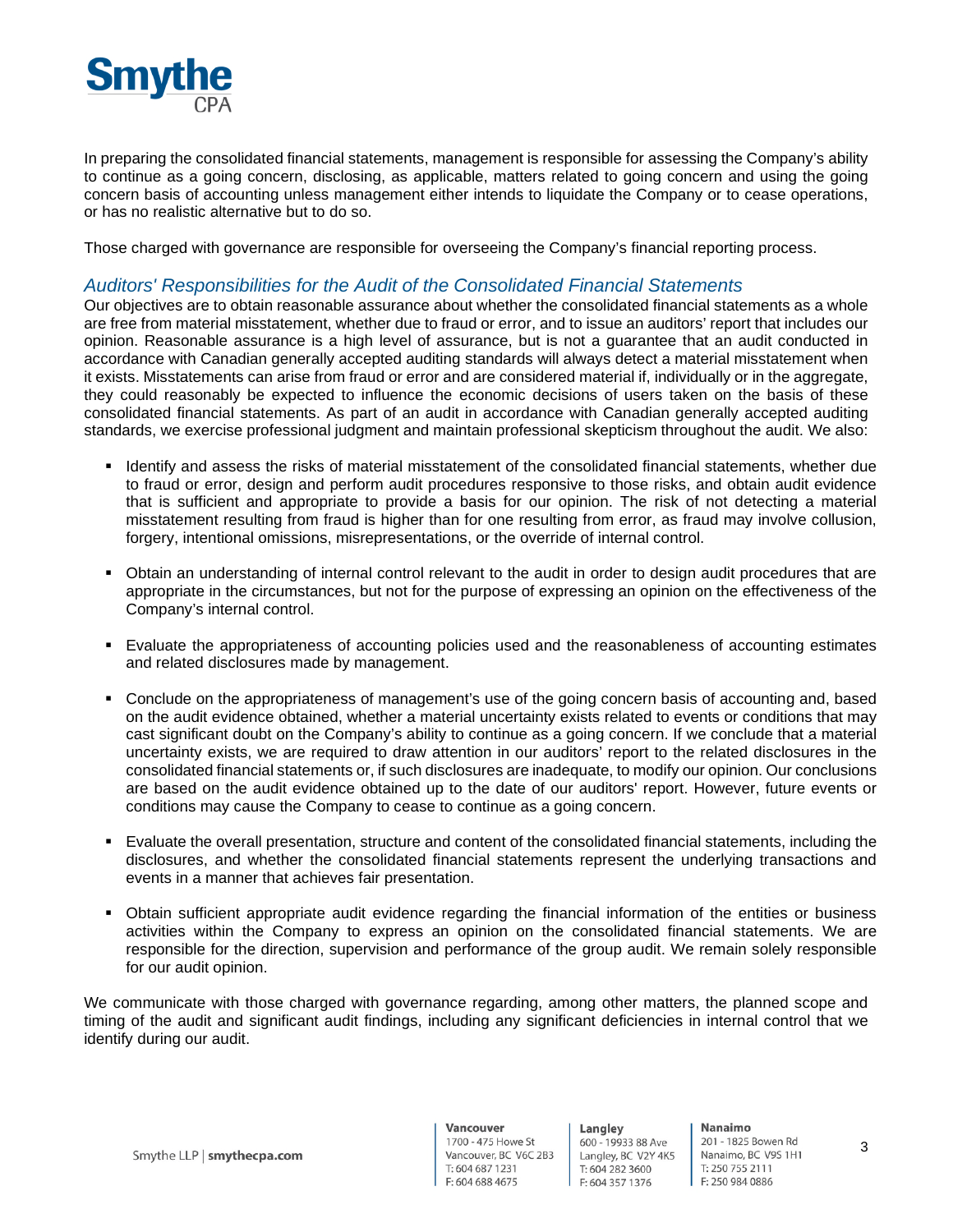

We also provide those charged with governance with a statement that we have complied with relevant ethical requirements regarding independence, and to communicate with them all relationships and other matters that may reasonably be thought to bear on our independence, and where applicable, related safeguards.

The engagement partner on the audit resulting in this independent auditors' report is Michelle Chi Wai So.

Smythe LLP

Chartered Professional Accountants

Vancouver, British Columbia April 5, 2022

Langley 600 - 19933 88 Ave Langley, BC V2Y 4K5 T: 604 282 3600 F: 604 357 1376

Nanaimo 201 - 1825 Bowen Rd Nanaimo, BC V9S 1H1 T: 250 755 2111 F: 250 984 0886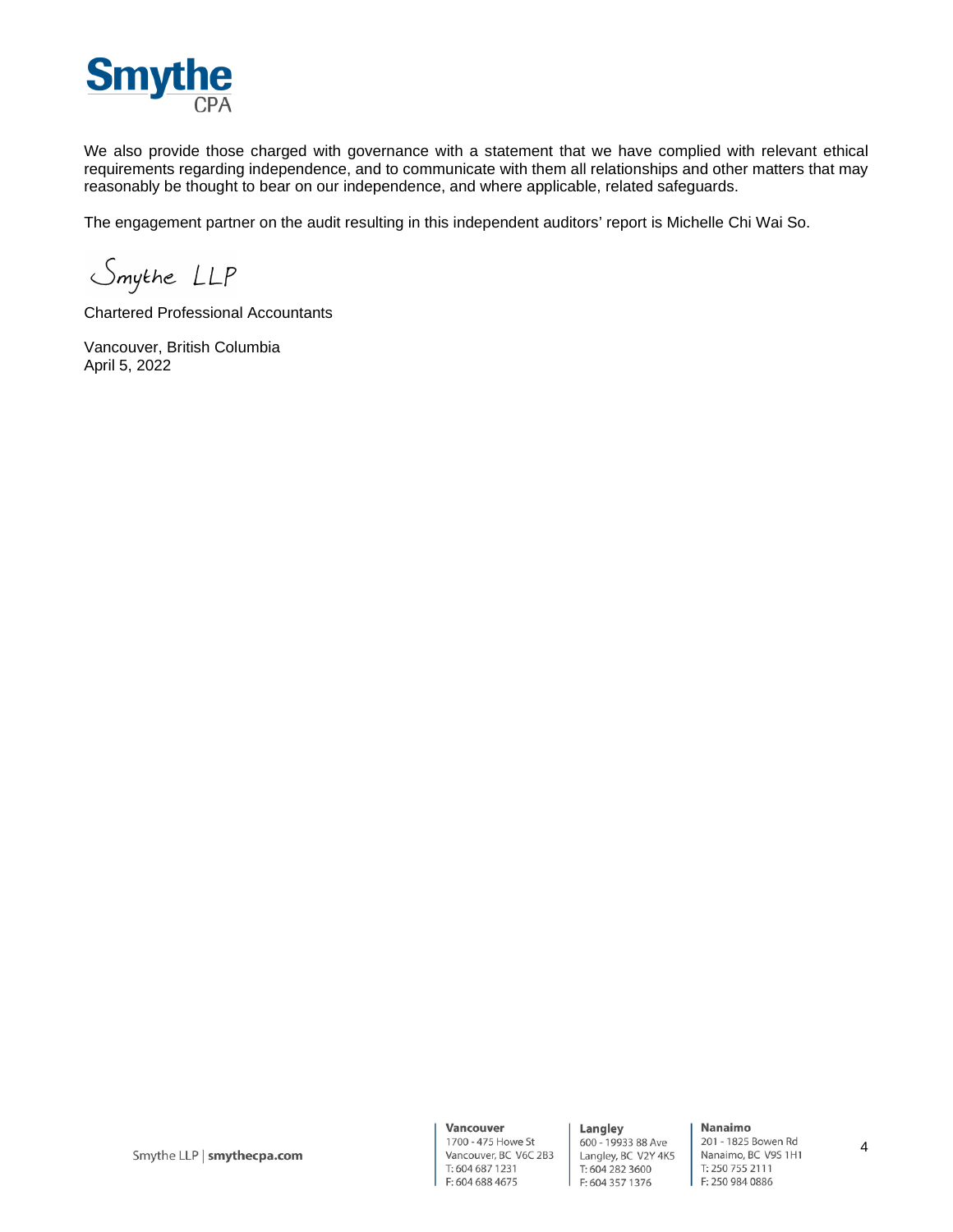## **CopperBank Resources Corp. Consolidated Statements of Financial Position**

As at December 31, 2021 and 2020 (Expressed in Canadian dollars)

|                                                      |             | December 31,   | December 31,   |
|------------------------------------------------------|-------------|----------------|----------------|
|                                                      | <b>Note</b> | 2021           | 2020           |
|                                                      |             | \$             | \$             |
| <b>Assets</b>                                        |             |                |                |
| <b>Current assets</b>                                |             |                |                |
| Cash and cash equivalents                            | 12          | 4,206,827      | 36,407         |
| Other receivables                                    |             | 33,050         | 22,908         |
| Prepaid expenses and deposits                        |             | 32,194         | 30,798         |
|                                                      |             | 4,272,071      | 90,113         |
|                                                      |             | 288,094        | 200.994        |
| Property and equipment<br><b>Reclamation deposit</b> | 4<br>5      | 8,335          | 8,356          |
| Resource properties                                  | 5           | 6,664,736      | 5,576,579      |
| <b>Total assets</b>                                  |             |                |                |
|                                                      |             | 11,233,236     | 5,876,042      |
| <b>Liabilities</b>                                   |             |                |                |
| <b>Current liabilities</b>                           |             |                |                |
| Accounts payable and accrued liabilities             | 6           | 526,832        | 366,524        |
| Due to related parties                               | 10          | 163,916        | 88,950         |
| Convertible debentures                               | 7           |                | 263,000        |
| Note payable                                         | 5           |                | 63,660         |
|                                                      |             | 690,748        | 782,134        |
|                                                      |             |                |                |
| Loan payable                                         | 8           | 40,000         | 175,599        |
| <b>Total liabilities</b>                             |             | 730,748        | 957,733        |
|                                                      |             |                |                |
|                                                      |             |                |                |
| Shareholders' equity                                 |             |                |                |
| Share capital                                        | 9           | 33,273,379     | 25,478,317     |
| Reserves                                             | 9           | 27,330,120     | 24,064,449     |
| Deficit                                              |             | (50, 101, 011) | (44, 624, 457) |
| <b>Total shareholders' equity</b>                    |             | 10,502,488     | 4,918,309      |
|                                                      |             |                |                |
| Total liabilities and shareholders' equity           |             | 11,233,236     | 5,876,042      |
|                                                      |             |                |                |

Nature of operations and going concern (Note 1) Subsequent events (Note 15)

These consolidated financial statements were approved and authorized for issuance on behalf of the Board of Directors on April 05, 2022.

/s/ Russell Ball **blue and the latter of the latter of the latter of the latter of the latter of the latter of the latter of the latter of the latter of the latter of the latter of the latter of the latter of the latter of** Director Director Director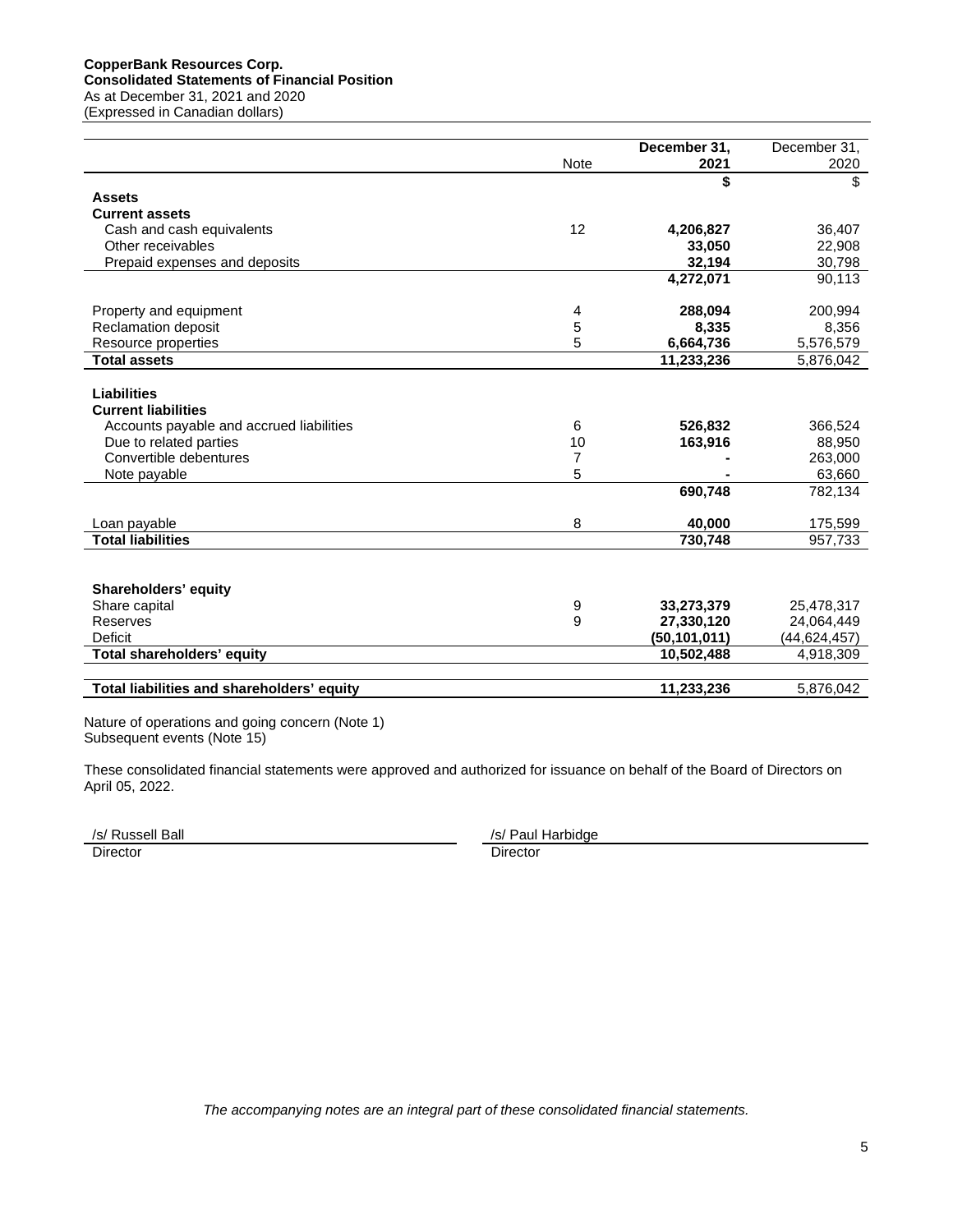## **CopperBank Resources Corp. Consolidated Statements of Loss and Comprehensive Loss**

For the years ended December 31, 2021 and 2020 (Expressed in Canadian dollars, except number of shares)

|                                                | <b>Note</b> | 2021        | 2020        |
|------------------------------------------------|-------------|-------------|-------------|
|                                                |             | \$          | \$          |
| <b>Operating expenses</b>                      |             |             |             |
| Amortization                                   | 4           | 15,280      | 13,622      |
| Consulting and management fees                 | 10          | 655,815     | 303,345     |
| General and administration                     |             | 131,286     | 118,958     |
| Resource property maintenance                  |             | 75,069      | 87,759      |
| Professional fees                              |             | 172,176     | 78,975      |
| Promotion, advertising, and investor relations |             | 331,346     | 84,586      |
| Rental                                         |             |             | 16,687      |
| Share-based compensation                       | 9, 10       | 4,123,045   | 302,594     |
| Travel                                         |             | 34,938      | 41,512      |
| <b>Total operating expenses</b>                |             | (5,538,955) | (1,048,038) |
|                                                |             |             |             |
| Other income (expenses)                        |             |             |             |
| Foreign exchange gain (loss)                   |             | 19,730      | (3, 107)    |
| Gain on write-off of accounts payable          |             |             | 60,011      |
| Gain on disposition of property and equipment  | 4           |             | 107,968     |
| Interest and finance charges                   |             | (20, 939)   |             |
| Recovery (impairment) of resource properties   | 5           | 63,610      | (176, 515)  |
| <b>Net loss</b>                                |             | (5,476,554) | (1,059,681) |
|                                                |             |             |             |
| Other comprehensive (loss) income              |             |             |             |
| Item that may be reclassed to profit or loss   |             |             |             |
| Foreign currency translation adjustment        |             | (184, 883)  | 2,053       |
| <b>Comprehensive loss</b>                      |             | (5,661,437) | (1,057,628) |
|                                                |             |             |             |
| Loss per share                                 |             |             |             |
| Basic and diluted                              |             | (0.06)      | (0.01)      |
| Weighted average number of shares outstanding  |             |             |             |
| Basic and diluted                              |             | 85,670,110  | 76,643,050  |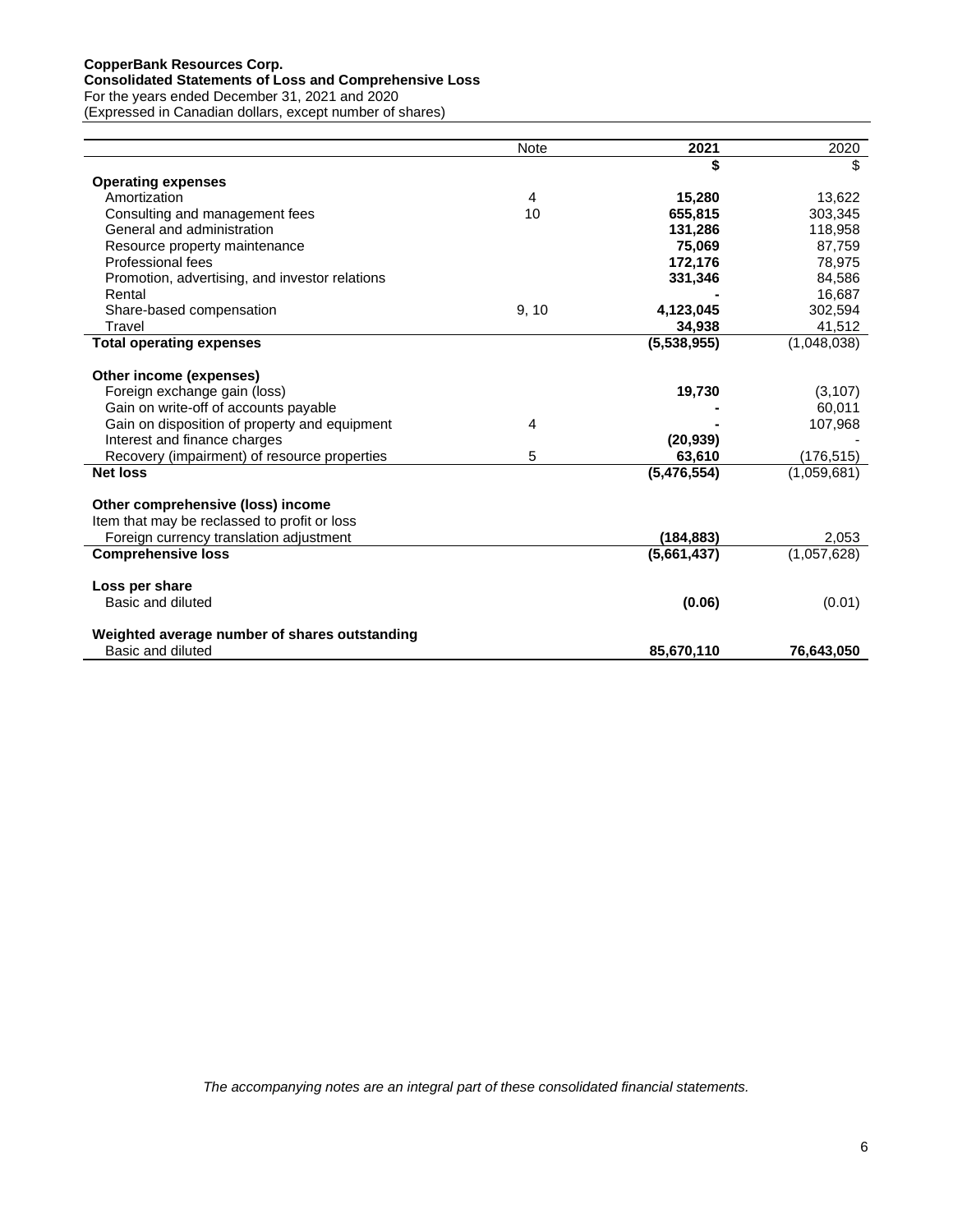## **CopperBank Resources Corp. Consolidated Statements of Changes in Equity**

(Expressed in Canadian dollars, except number of shares)

|                                            |             | Share capital |            |                 |                | <b>Reserves</b> |                                                        |                |                                         |
|--------------------------------------------|-------------|---------------|------------|-----------------|----------------|-----------------|--------------------------------------------------------|----------------|-----------------------------------------|
|                                            | <b>Note</b> | <b>Number</b> | Amount     | <b>Warrants</b> | <b>Options</b> | Other           | <b>Accumulated</b><br>other<br>comprehensive<br>income | <b>Deficit</b> | <b>Total</b><br>shareholders'<br>equity |
|                                            |             | #             | \$         | \$              | \$             | ß.              |                                                        | \$             |                                         |
| Balance, December 31,                      |             |               |            |                 |                |                 |                                                        |                |                                         |
| 2019                                       |             | 73,778,397    | 24,587,337 | 2,776,475       | 1,695,444      | 16,182,235      | 3,228,548                                              | (43,687,676)   | 4,782,363                               |
| Share-based compensation                   |             |               |            |                 | 302,594        |                 |                                                        |                | 302,594                                 |
| Share issuance for cash                    | 9           | 3,629,083     | 820,980    |                 |                |                 |                                                        |                | 820,980                                 |
| Share issued for debt<br>settlement        | 9           | 250,000       | 70,000     |                 |                |                 |                                                        |                | 70,000                                  |
| Reclassification of expired                |             |               |            |                 |                |                 |                                                        |                |                                         |
| options                                    |             |               |            |                 | (122,900)      |                 |                                                        | 122,900        |                                         |
| Foreign currency translation<br>adjustment |             |               |            |                 |                |                 | 2,053                                                  |                | 2,053                                   |
| Net loss for the year                      |             |               |            |                 |                |                 |                                                        | (1,059,681)    | (1,059,681)                             |
| Balance, December 31,2020                  |             | 77,657,480    | 25,478,317 | 2,776,475       | 1,875,138      | 16,182,235      | 3,230,601                                              | (44, 624, 457) | 4,918,309                               |
| Share-based compensation                   | 9, 10       |               |            |                 | 4,123,045      |                 |                                                        |                | 4,123,045                               |
| Unit issuance for cash                     | 9           | 16,092,358    | 6,257,325  |                 |                |                 |                                                        |                | 6,257,325                               |
| Shares issued on exercise of               |             |               |            |                 |                |                 |                                                        |                |                                         |
| options                                    | 9           | 3,022,500     | 1,537,737  |                 | (672, 491)     |                 |                                                        |                | 865,246                                 |
| Foreign currency translation               |             |               |            |                 |                |                 |                                                        |                |                                         |
| adjustment                                 |             |               |            |                 |                |                 | (184, 883)                                             |                | (184, 883)                              |
| Net loss for the year                      |             |               |            |                 |                |                 |                                                        | (5,476,554)    | (5,476,554)                             |
| Balance, December 31,<br>2021              |             | 96,772,338    | 33,273,379 | 2,776,475       | 5,325,692      | 16,182,235      | 3,045,718                                              | (50, 101, 011) | 10,502,488                              |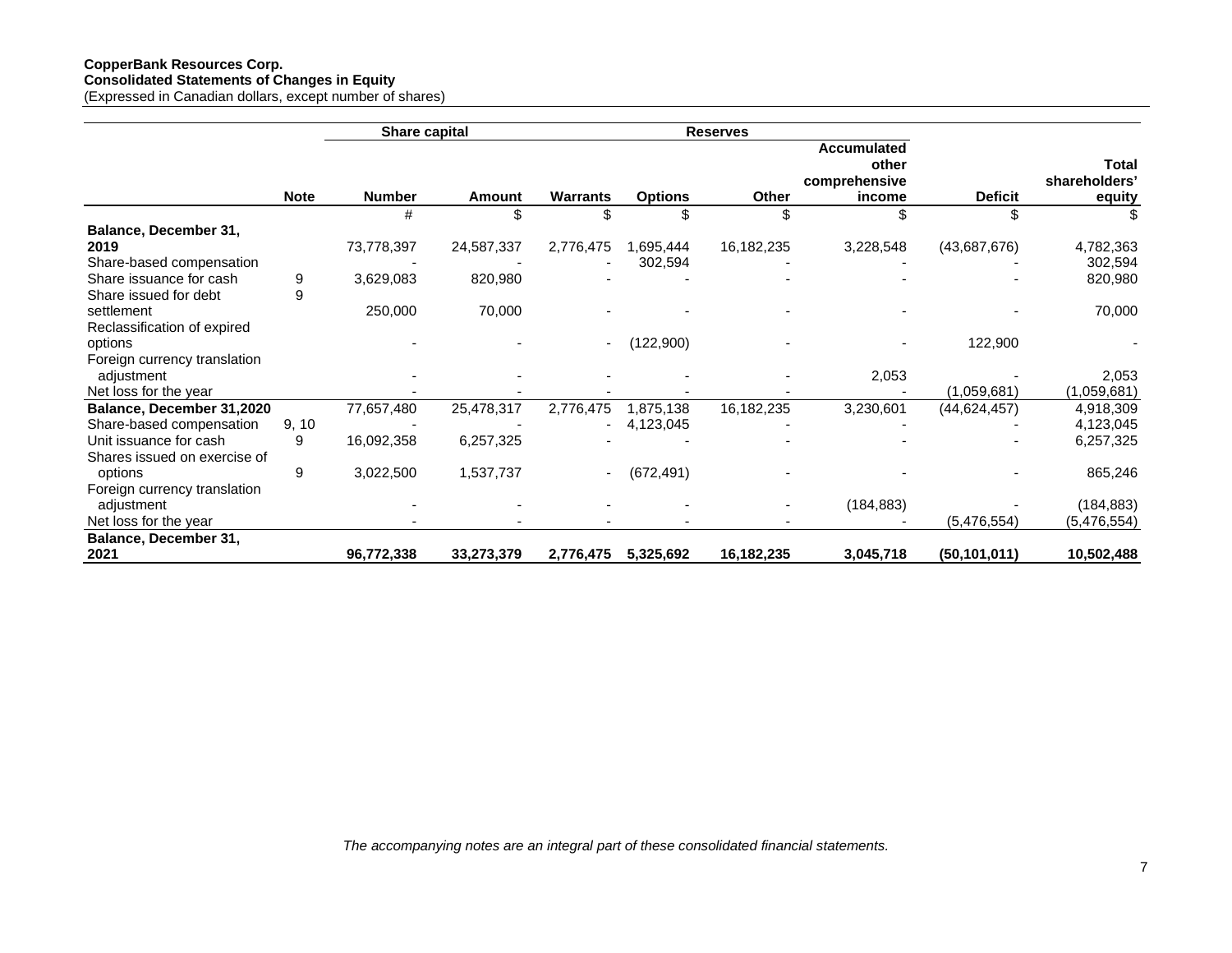## **CopperBank Resources Corp. Consolidated Statements of Cash Flows**

For the years ended December 31, 2021 and 2020

(Expressed in Canadian dollars)

|                                                         | 2021          | 2020        |
|---------------------------------------------------------|---------------|-------------|
|                                                         | \$            |             |
| <b>Operating activities</b>                             |               |             |
| Net loss                                                | (5,467,898)   | (1,059,681) |
| Items not involving cash:                               |               |             |
| Amortization                                            | 15,280        | 13,622      |
| Share-based compensation                                | 4,123,045     | 302,594     |
| Foreign exchange loss                                   | (183, 923)    | 3,107       |
| Gain on disposition of property and equipment           |               | (107, 968)  |
| Gain on write-off of accounts payable                   |               | (60, 011)   |
| Impairment (recovery) of resource properties            | (63, 310)     | 176,515     |
| Changes in non-cash working capital:                    |               |             |
| Other receivables                                       | (10, 142)     | 16,582      |
| Prepaid expenses and deposits                           | (1, 396)      | (20, 922)   |
| Accounts payable and accrued liabilities                | 110,944       | 16,228      |
| Due to related parties                                  | 74,966        | 37,950      |
| Cash used in operating activities                       | (1,402,434)   | (681, 984)  |
|                                                         |               |             |
| <b>Investing activities</b>                             |               |             |
| Resource properties expenditures                        | (1,007,537)   | (238, 734)  |
| Property and equipment expenditures                     | (99, 900)     |             |
| Proceeds from disposition of property                   |               | 107,968     |
| Cash used in investing activities                       | (1, 107, 437) | (130, 766)  |
|                                                         |               |             |
| <b>Financing activities</b>                             |               |             |
| Repayment of convertible debenture                      | (243, 270)    |             |
| Repayment of loan payable                               | (135, 599)    |             |
| Repayment of note payable                               | (63,660)      | (40, 916)   |
| Proceeds from loan payable                              |               | 40,000      |
| Proceeds from exercise of options                       | 865,246       |             |
| Proceeds from private placements                        | 6,257,325     | 820,980     |
| Cash provided by financing activities                   | 6,680,042     | 820,064     |
|                                                         |               |             |
| Effect of foreign exchange on cash and cash equivalents | 251           | 12,853      |
| Net increase in cash and cash equivalents               | 4,170,420     | 20,167      |
| Cash and cash equivalents, beginning of the year        | 36,407        | 16,240      |
| Cash and cash equivalents, end of the year              | 4,206,827     | 36,407      |

Supplemental cash flow information (Note 14)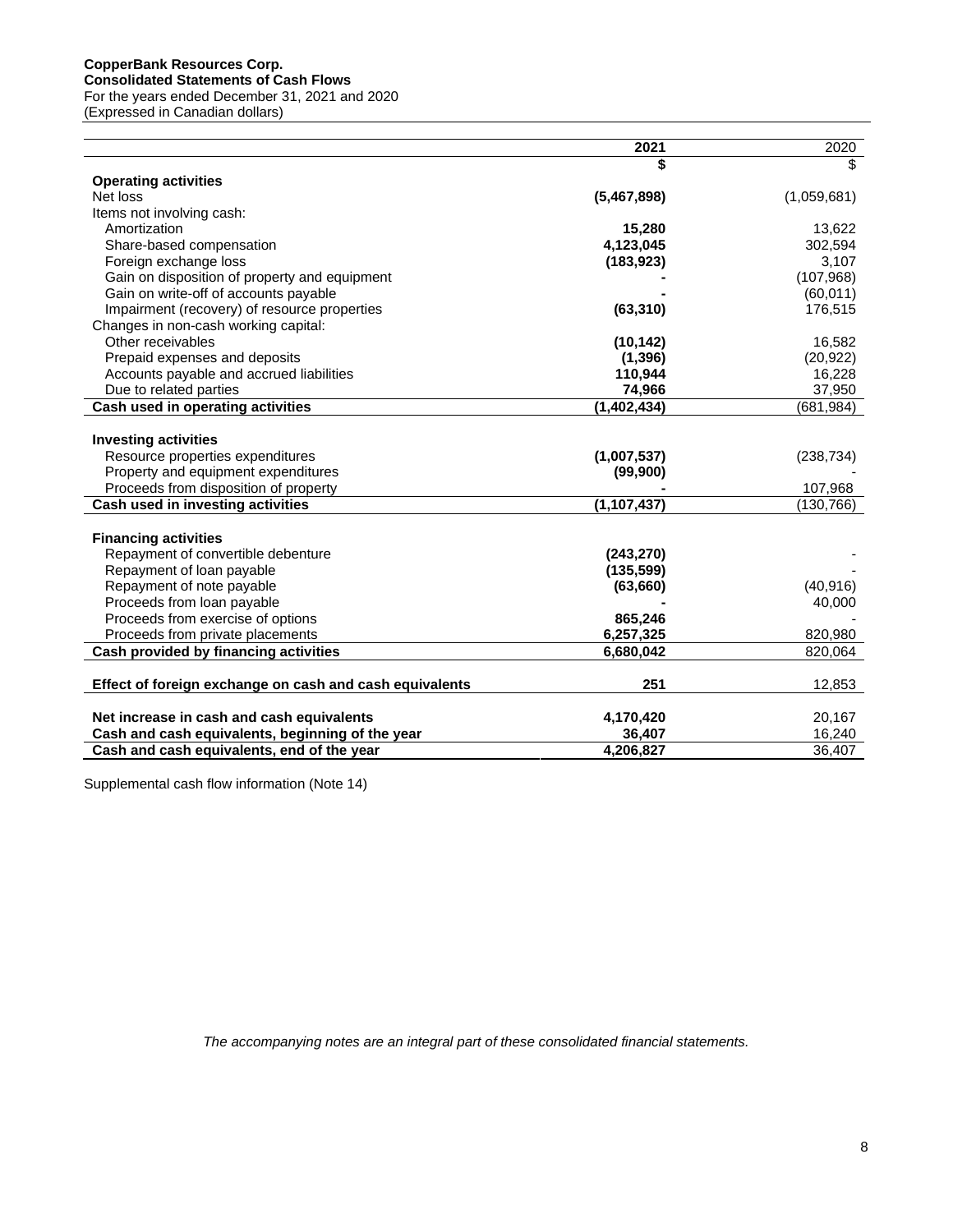## **1. NATURE OF OPERATIONS AND GOING CONCERN**

CopperBank Resources Corp. (the "Company" or "CopperBank") was incorporated on October 21, 2014 under the Business Corporations Act (British Columbia). The Company's registered office is Suite 2400, 745 Thurlow Street, Vancouver, British Columbia, V6E 0C5. The Company's head office and principal address is located at 250 - 200 Burrard Street, Vancouver, British Columbia, V6C 3L6. The Company's shares are traded on the Canadian Securities Exchange ("CSE") under the symbol "CBK", and its principal business is the acquisition and development of resource properties.

As of the date of these consolidated financial statements (the "financial statements"), COVID-19 has had no impact on the Company's ability to access and explore its current properties but may impact the Company's ability to raise funding or explore its properties should travel restrictions related to COVID-19 be extended or expanded in scope.

On July 8, 2020, the Company consolidated its outstanding common shares on a four-for-one basis. The presentation of number of shares, warrants, stock options and loss per share in these financial statements have been retrospectively adiusted for this share consolidation.

#### **Going Concern**

These financial statements have been prepared based on accounting principles applicable to a going concern, which assumes that the Company will be able to continue in operation for the foreseeable future and will be able to realize its assets and discharge its liabilities and commitments in the normal course of business. Accordingly, these financial statements do not include any adjustments to the amounts and classification of assets and liabilities that might be necessary should the Company be unable to continue as a going concern. Such adjustments could be material.

The Company is a resource exploration stage company, which does not generate any revenue and has been relying on equity-based financing to fund its operations. The Company has recurring losses since inception and had an accumulated deficit of \$50,101,011 as at December 31, 2021 (2020 - \$44,624,457). The Company will require additional financing either through equity or debt financing, sale of assets, joint venture arrangements or a combination thereof to meet its administrative costs and to continue to explore and develop its resource properties. There is no assurance that sufficient future funding will be available on a timely basis or on terms acceptable to the Company. These conditions indicate the existence of material uncertainties that may cast significant doubt as to the ability of the Company to meet its obligations as they come due, and accordingly, the appropriateness of the use of accounting principles applicable to a going concern is in significant doubt.

## **2. BASIS OF PRESENTATION**

#### **a) Statement of compliance**

These financial statements, including comparatives, have been prepared in accordance with International Financial Reporting Standards ("IFRS") as issued by the International Accounting Standards Board ("IASB") and interpretations of the International Financial Reporting Interpretations Committee ("IFRIC").

#### **b) Basis of measurement**

These financial statements have been prepared on a historical cost basis except for those financial instruments which have been classified at fair value through profit or loss ("FVTPL"). In addition, except for cash flow information, these financial statements have been prepared using the accrual method of accounting.

#### **c) Functional and presentation currency**

The financial statements are presented in Canadian dollars ("C\$"), except as otherwise noted. The functional currency is the currency of the primary economic environment in which an entity operates. Amounts denominated in United States dollars are denoted as US\$.

#### **d) Basis of consolidation**

These financial statements include the accounts of the Company and its subsidiaries. All intercompany transactions and balances are eliminated on consolidation. Control exists where the parent entity has power over the investee and is exposed, or has rights, to variable returns from its involvement with the investee and has the ability to affect those returns through its power over the investee. Subsidiaries are included in the consolidated financial statements from the date control commences until the date control ceases.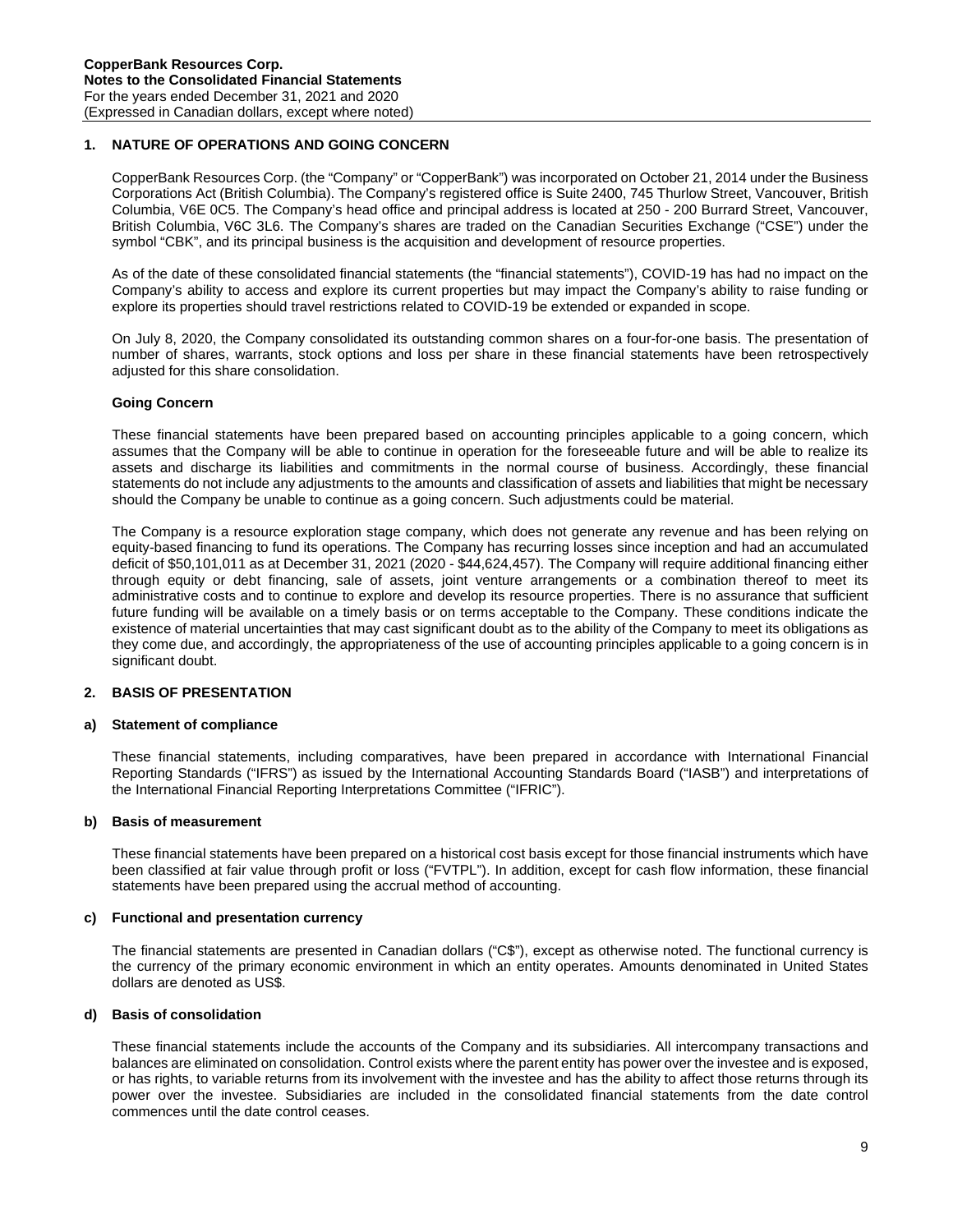## **2. BASIS OF PRESENTATION (continued)**

#### **d) Basis of consolidation (continued)**

These financial statements incorporate the accounts of the Company and the following subsidiaries:

| Name of subsidiary               | Country of<br>incorporation | Percentage<br>ownership | <b>Functional</b><br>currency | <b>Principal activity</b> |
|----------------------------------|-----------------------------|-------------------------|-------------------------------|---------------------------|
| 1016079 B.C. Ltd.                | Canada                      | 100%                    | C\$                           | Mining company            |
| CopperBank Resources Alaska Inc. | USA                         | 100%                    | C\$                           | Mining company            |
| CopperBank Royalties Corp.       | Canada                      | 100%                    | C\$                           | Mining company            |
| Copper Creek Project LLC         | USA                         | 100%                    | US\$                          | Mining company            |
| Enexco International Inc.        | USA                         | 100%                    | US\$                          | Mining company            |
| Redhawk Copper Inc.              | USA                         | 100%                    | US\$                          | Mining company            |
| Redhawk Resources (USA), Inc.    | USA                         | 100%                    | US\$                          | Mining company            |
| Redhawk Resources, Inc.          | Canada                      | 100%                    | C\$                           | Mining company            |

#### **3. SIGNIFICANT ACCOUNTING POLICIES**

#### **Financial instruments**

#### *Financial assets*

(a) Recognition and measurement of financial assets

The Company recognizes a financial asset when it becomes a party to the contractual provisions of the instrument.

(b) Classification of financial assets

The Company classifies financial assets at initial recognition as financial assets: measured at amortized cost, measured at fair value through other comprehensive income ("FVTOCI"), or measured at fair value through profit or loss ("FVTPL").

(i) Financial assets measured at amortized cost

A financial asset that meets both of the following conditions is classified as a financial asset measured at amortized cost:

- The Company's business model for the financial assets is to hold the assets in order to collect contractual cash flows; and
- The contractual terms of the financial asset give rise on specified dates to cash flows that are solely payments of principal and interest on the amount outstanding.

A financial asset measured at amortized cost is initially recognized at fair value less transaction costs directly attributable to the asset. After initial recognition, the carrying amount of the financial asset measured at amortized cost is determined using the effective interest method, net of impairment loss, if necessary. The Company does not have any financial assets measured at amortized cost.

(ii) Financial assets measured at FVTPL

A financial asset measured at fair value through profit or loss is recognized initially at fair value with any associated transaction costs being recognized in profit or loss when incurred. Subsequently, the financial asset is re-measured at fair value, and a gain or loss is recognized in profit or loss in the reporting period in which it arises.

The Company's cash and cash equivalents are financial assets measured at FVTPL.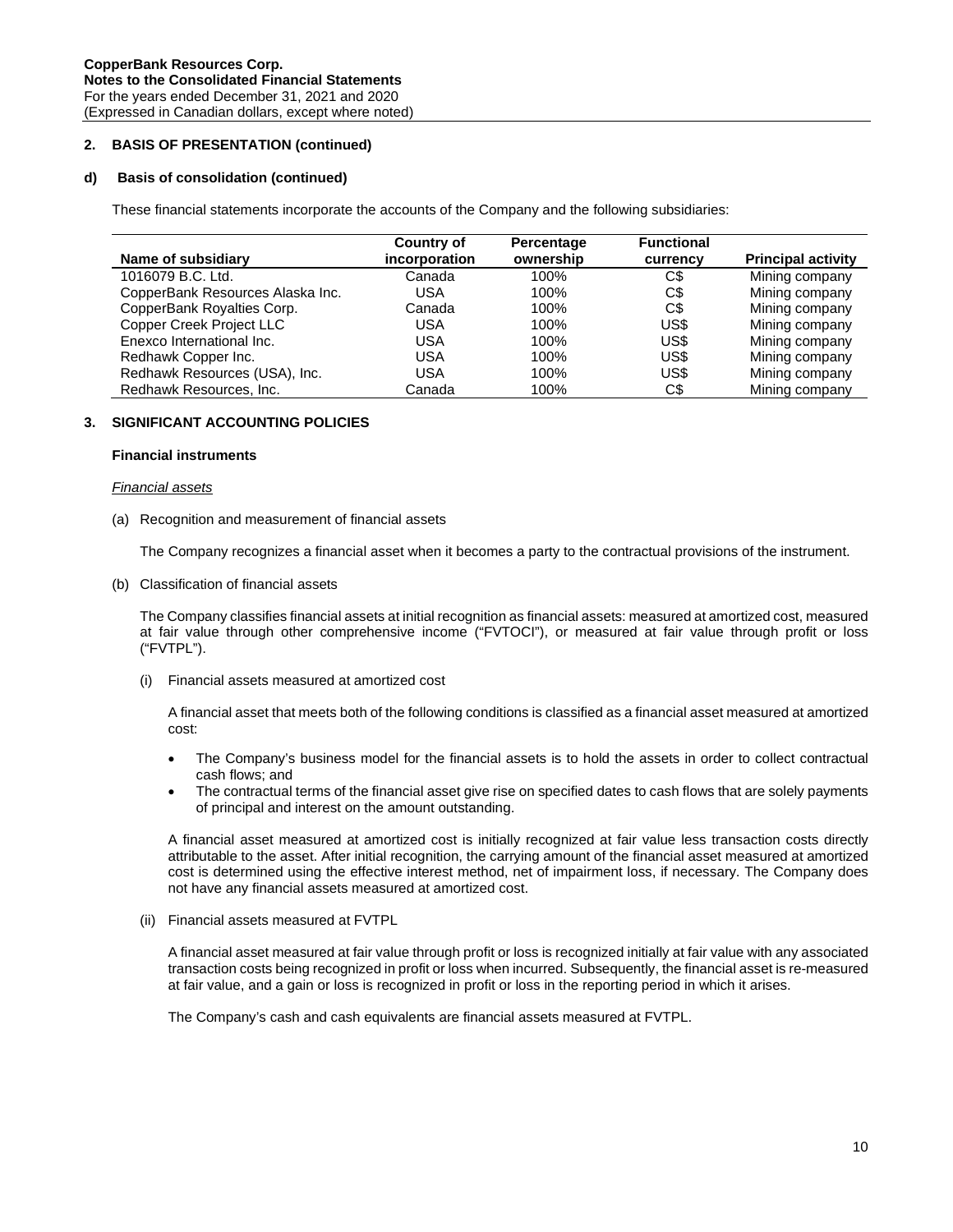#### **Financial instruments (continued)**

*Financial assets* (continued)

- (b) Classification of financial assets (continued)
	- (iii) Financial assets measured at FVTOCI

A financial asset measured at fair value through other comprehensive income is recognized initially at fair value less transaction costs directly attributable to the asset. After initial recognition, the asset is measured at fair value with changes in fair value included as "financial asset at fair value through other comprehensive income" in other comprehensive income.

The Company's does not have any financial assets measured at FVTOCI.

(c) Derecognition of financial assets

The Company derecognizes a financial asset if the contractual rights to the cash flows from the asset expire, or the Company transfers substantially all the risks and rewards of ownership of the financial asset. Any interests in transferred financial assets that are created or retained by the Company are recognized as a separate asset or liability. Gains and losses on derecognition are generally recognized in profit or loss. However, gains and losses on derecognition of financial assets classified as FVTOCI remain within accumulated other comprehensive loss.

#### *Financial liabilities*

(a) Recognition and measurement of financial liabilities

The Company recognizes financial liabilities when it becomes a party to the contractual provisions of the instruments.

(b) Classification of financial liabilities

The Company classifies financial liabilities at initial recognition as financial liabilities measured at amortized cost or measured at fair value through profit or loss.

(i) Financial liabilities measured at amortized cost

A financial liability at amortized cost is initially measured at fair value less transaction costs directly attributable to the issuance of the financial liability. Subsequently, the financial liability is measured at amortized cost based on the effective interest rate method.

The Company's accounts payable and accrued liabilities, due to related parties, convertible debentures, loan payable, and note payable are financial liabilities measured at amortized cost.

(ii) Financial liabilities measured at FVTPL

A financial liability measured at FVTPL is initially measured at fair value with any associated transaction costs being recognized in profit or loss when incurred. Subsequently, the financial liability is re-measured at fair value, and a gain or loss is recognized in profit or loss in the reporting period in which it arises.

The Company does not have any financial liabilities measured at FVTPL.

(c) Derecognition of financial liabilities

The Company derecognizes a financial liability when the financial liability is discharged, cancelled or expired. Generally, the difference between the carrying amount of the financial liability derecognized and the consideration paid and payable, including any non-cash assets transferred or liabilities assumed, is recognized in profit or loss.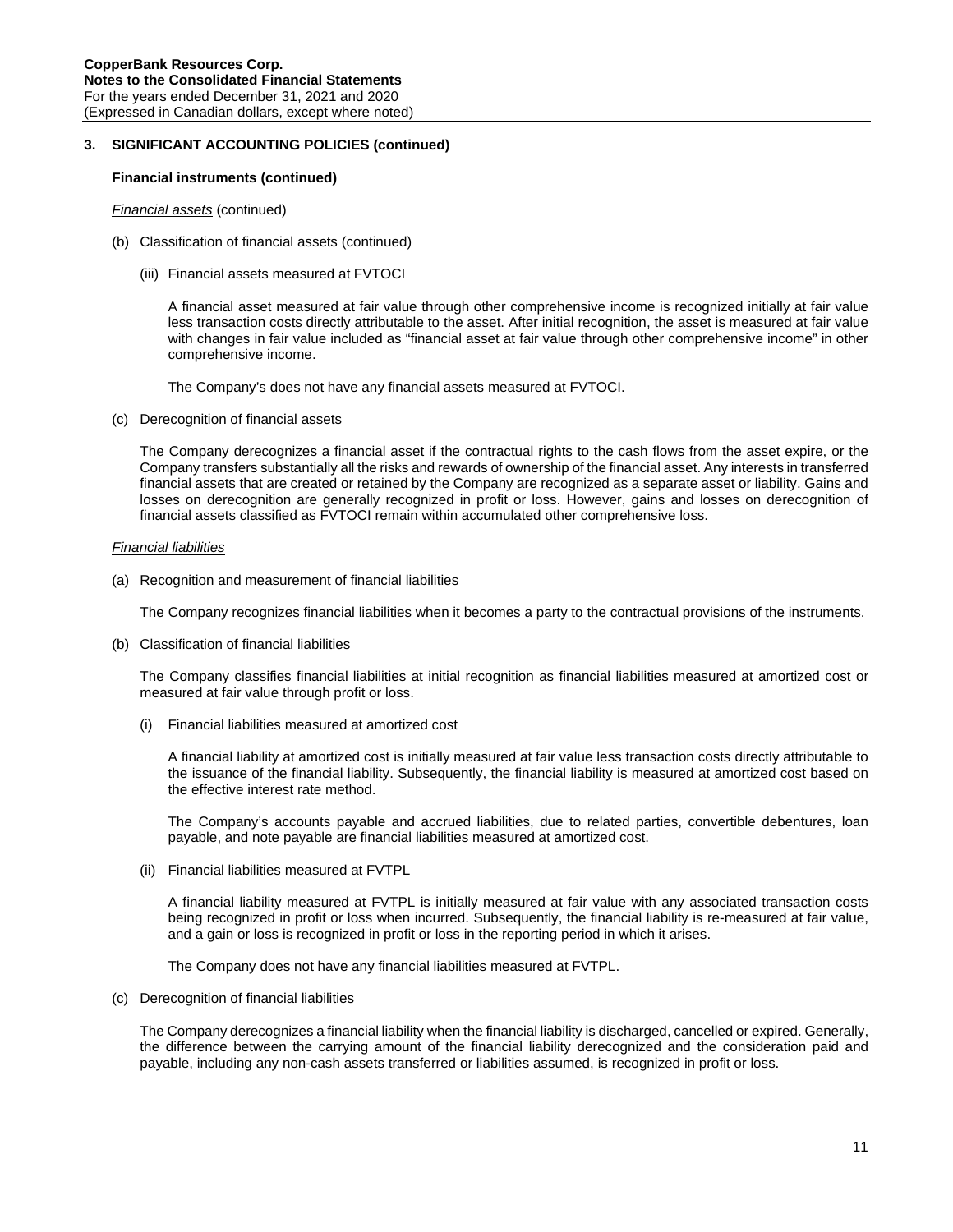#### **Financial instruments (continued)**

#### *Offsetting financial assets and liabilities*

Financial assets and liabilities are offset and the net amount is presented in the consolidated statement of financial position only when the Company has a legally enforceable right to set off the recognized amounts and intends either to settle on a net basis, or to realize the asset and settle the liability simultaneously.

#### *Impairment of financial assets*

The Company recognizes a loss allowance for expected credit losses on financial assets that are measured at amortized cost.

At each reporting date, the Company measures the loss allowance for the financial asset at an amount equal to the lifetime expected credit losses if the credit risk on the financial asset has increased significantly since initial recognition. If, at the reporting date, the financial asset has not increased significantly since initial recognition, the Company measures the loss allowance for the financial asset at an amount equal to twelve month expected credit losses. The Company shall recognize in profit or loss, as an impairment gain or loss, the amount of expected credit losses (or reversal) that is required to adjust the loss allowance at the reporting date to the amount that is required to be recognized.

#### **Significant estimates and judgments**

Apart from making estimates and assumptions as described below, the Company's management makes critical judgments in the process of applying its accounting policies that have a significant effect on the amounts recognized in the Company's financial statements. The significant judgments that the Company's management has made in the process of applying the Company's accounting policies, apart from those involving estimation uncertainties, that have the most significant effect include, but are not limited to:

The indicators of impairment of property and equipment and resource properties

Assets or cash-generating units ("CGUs") are evaluated at each reporting date to determine whether there are any indications of impairment. The Company considers both internal and external sources of information when making the assessment of whether there are indications of impairment for the Company's property and equipment and resource properties.

Significant judgment is required when determining whether facts and circumstances suggest that the carrying amount of resource properties may exceed its recoverable amount. The retention of regulatory permits and licenses, the Company's ability to obtain financing for exploration and development activities and its future plans on the resource properties, current and future metal prices, and market sentiment are all factors considered by the Company.

In respect of the carrying value of property and equipment recorded on the consolidated statements of financial position, management has determined that it continues to be appropriately recorded, as there has been no obsolescence or physical damage to the assets and there are no indications that the value of the assets have declined more than what is expected from the passage of time or normal use.

The determination of the Company and its subsidiaries' functional currency

The determination of the functional currency for the Company and each of its subsidiaries was based on management's judgment of the underlying transactions, events and conditions relevant to each entity.

The recognition of deferred income tax assets

The Company has not recognized a deferred tax asset as management believes that it is not probable that taxable profit will be available against which a deductible temporary difference can be utilized.

The assessment of the Company's ability to continue as a going concern

The assessment of the Company's ability to continue as a going concern and to raise sufficient funds to pay for its operating expenditures, meet its liabilities for the subsequent year, and to fund planned contractual exploration programs, involves significant judgment based on historical experiences and other factors including expectation of future events that are believed to be reasonable under the circumstances.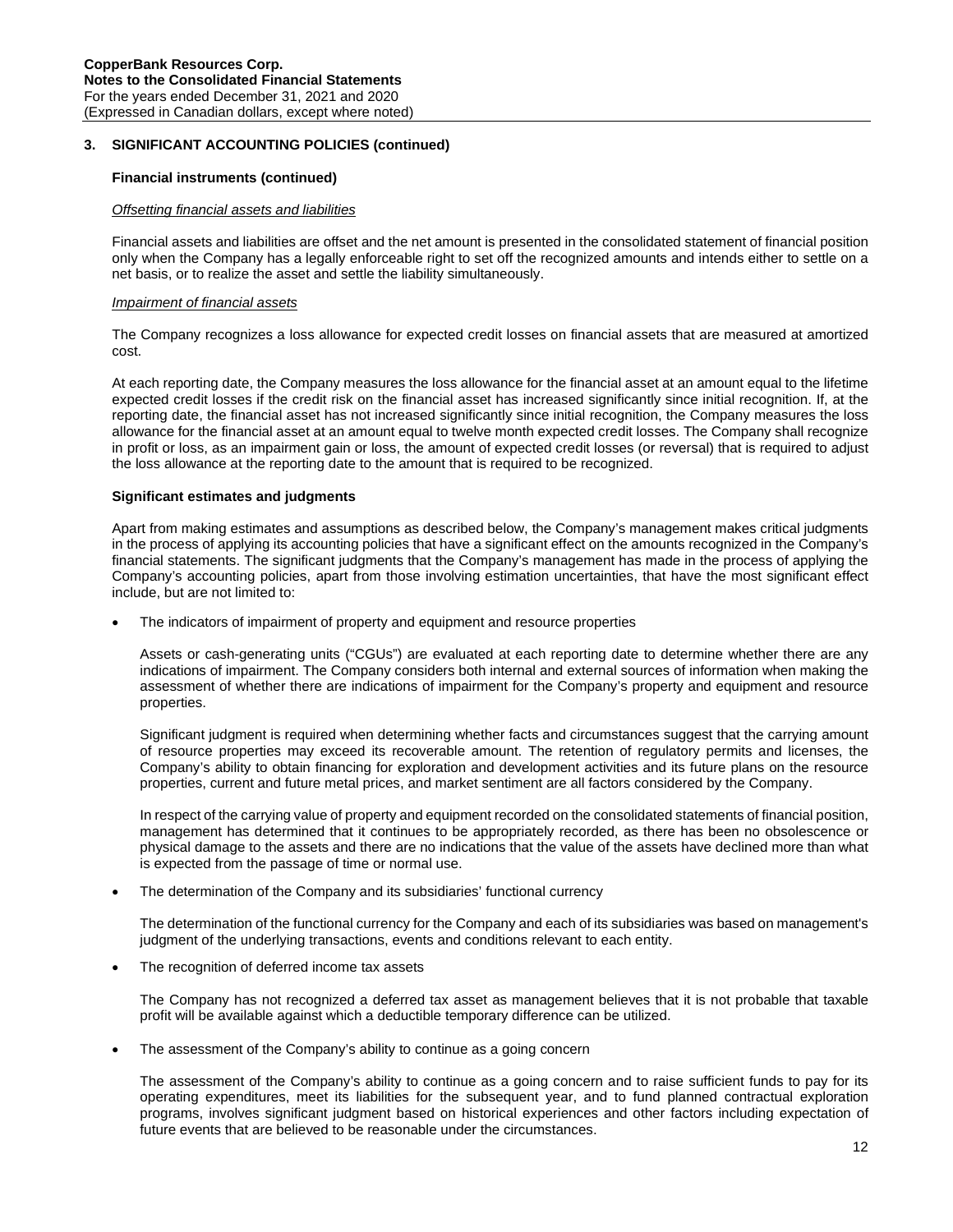### **Significant estimates and judgments (continued)**

Management makes estimates and assumptions that affect the reported amounts of assets and liabilities and disclosure of contingent assets and liabilities at the date of the consolidated financial statements, and the reported amounts of expenses during the reporting period. Significant areas requiring the use of management estimates include:

- Interest rate used in determining the fair value of liability component of its convertible debentures and long-term debt.
- The inputs used in the Black-Scholes option pricing model to calculate the fair value of options.

While management believes that these estimates are reasonable, actual results could differ from those estimates and could impact future results of operations and cash flows.

#### **Loss per share**

Basic loss per share is computed by dividing net loss attributable to common shareholders by the weighted average number of shares outstanding in the period. Diluted loss per share is calculated by the treasury stock method. Under the treasury stock method, the weighted average number of common shares outstanding for the calculation of diluted loss per share assumes that the proceeds to be received on the exercise of dilutive share options and warrants are used to repurchase common shares at the average market price during the period. The calculation of diluted loss per share excludes the effects of conversion or exercise of options and warrants if they would be anti-dilutive.

#### **Resource properties**

Costs directly related to the exploration and evaluation of resource properties are capitalized once the legal rights to explore the resource properties are acquired or obtained. When the technical and commercial viability of a mineral resource has been demonstrated and a development decision has been made, the capitalized costs of the related property are transferred to mining assets and depreciated using the unit-of-production method on commencement of commercial production.

If it is determined that capitalized acquisition, exploration and evaluation costs are not recoverable, or the property is abandoned or management has determined an impairment in value, the property is written down to its recoverable amount. Resource properties are reviewed for impairment when facts and circumstances suggest that the carrying amount may exceed its recoverable amount.

From time to time, the Company acquires or disposes of properties pursuant to the terms of option agreements. Options are exercisable entirely at the discretion of the optionee, and accordingly, are recorded as resource property costs or recoveries when the payments are made or received. After costs are recovered, the balance of the payments received is recorded as a gain on option or disposition of resource property.

#### **Foreign currency translation**

#### *Transactions and balances*

Foreign currency transactions are translated into the functional currency using the exchange rates prevailing at the date of the transaction. Foreign currency monetary items are translated at the period-end exchange rate. Non-monetary items measured at historical cost continue to be carried at the exchange rate at the date of the transaction. Non-monetary items measured at fair value are reported at the exchange rate at the date when fair values were determined.

Exchange differences arising on the translation of monetary items or on settlement of monetary items are recognized in profit or loss in the period in which they arise, except where deferred in equity as a qualifying cash flow or net investment hedge.

Exchange differences arising on the translation of non-monetary items are recognized in other comprehensive income to the extent that gains and losses arising on those non-monetary items are also recognized in other comprehensive income. Where the non-monetary gain or loss is recognized in profit or loss, the exchange component is also recognized in profit or loss.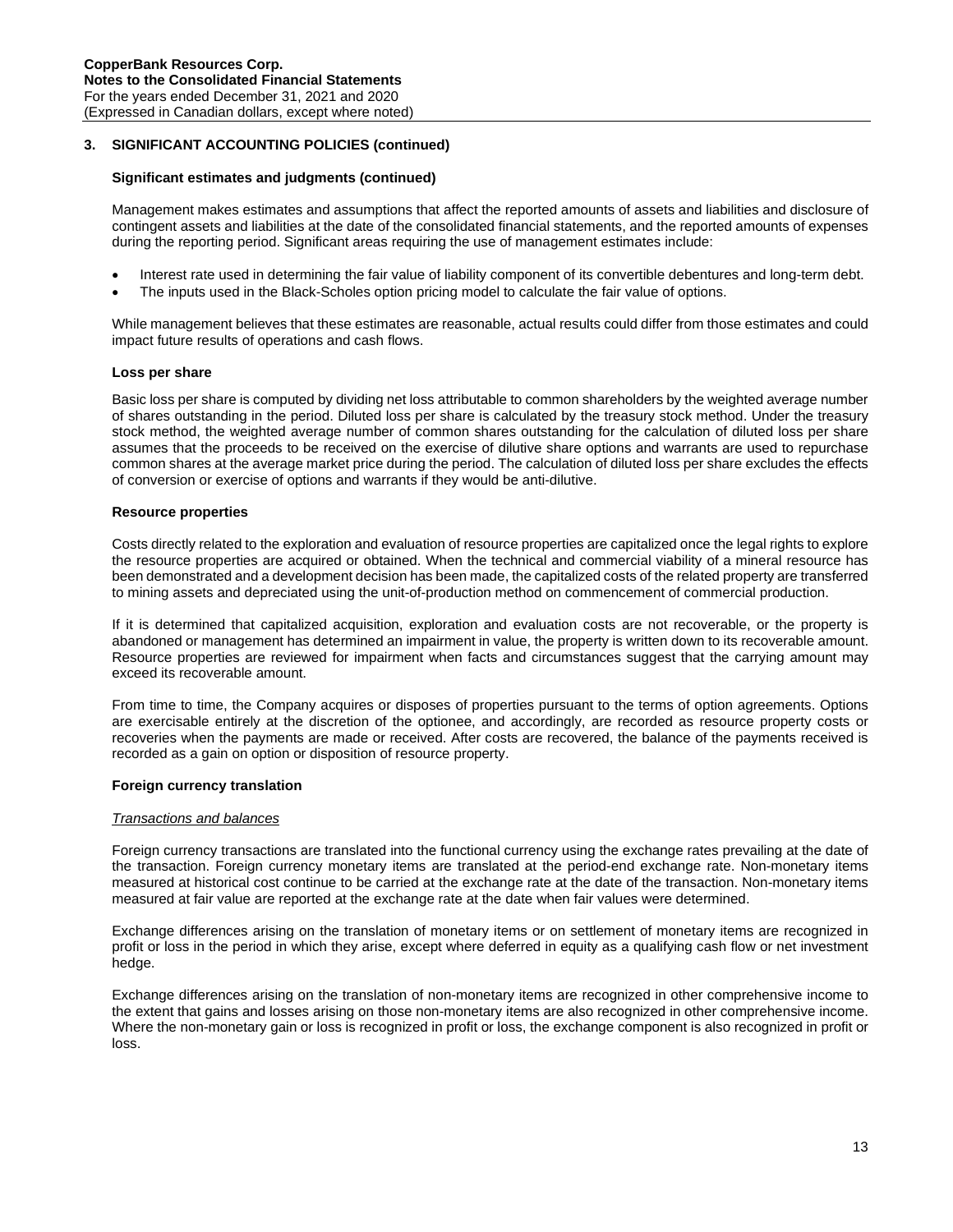### **Foreign currency translation (continued)**

#### *Foreign operations*

The financial results and position of foreign operations whose functional currency is different from the Company's presentation currency will be translated as follows:

- Assets and liabilities are translated at period-end exchange rates prevailing at that reporting date; and
- Income and expenses are translated at average exchange rates for the period.

Exchange differences arising on translation of foreign operations are recorded in other comprehensive loss.

#### **Comparative figures**

Certain comparative figures have been reclassified to conform with current period presentation.

#### **Cash and cash equivalents**

As at December 31, 2021, cash and cash equivalents contain a cashable term deposit of \$2,300 (December 31, 2020 - \$2,300) that is readily convertible into a known amount of cash.

#### **Property and equipment**

Property and equipment is stated at historical cost less accumulated amortization and accumulated impairment losses.

Subsequent costs are included in the asset's carrying amount or recognized as a separate asset, as appropriate, only when it is probable that future economic benefits associated with the item will flow to the Company and the cost of the item can be measured reliably.

Amortization is calculated using the straight-line method to write off the cost of the assets to their residual values over their estimated useful lives. The amortization rates applicable to each class of property and equipment are as follows:

| Class of property and equipment | <b>Depreciation rate</b> |
|---------------------------------|--------------------------|
| <b>Building</b>                 | 25 years                 |
| Equipment                       | 5 years                  |
| Land                            | Nil                      |

#### **Impairment of non-financial assets**

At the end of each reporting period, the Company reviews the carrying amounts of its tangible and intangible assets to determine whether there is an indication that those assets have suffered an impairment loss. If any such indication exists, the recoverable amount of the asset is estimated in order to determine the extent of the impairment loss (if any). Where it is not possible to estimate the recoverable amount of an individual asset, the Company estimates the recoverable amount of the CGU (the smallest identifiable group of assets that generates cash inflows that are largely independent of the cash inflow from other assets or groups of assets, where the recoverable amount of the CGU is the greater of the CGU's fair value less costs to sell and its value in use) to which the assets belong.

In assessing value in use, the estimated future cash flows are discounted to their present value using a pre-tax discount rate that reflects current market assessments of the time value of money and the risks specific to the asset.

If the recoverable amount of an asset (or CGU) is estimated to be less than its carrying amount, the carrying amount of the asset (or CGU) is reduced to its recoverable amount. An impairment loss is recognized in profit or loss for the period, unless the relevant asset is carried at a revalued amount, in which case the impairment loss is treated as a revaluation decrease.

The Company uses its best efforts to fully understand all of the aforementioned to make an informed decision based upon historical and current facts surrounding the projects. Discounted cash flow techniques often require management to make estimates and assumptions on reserves and expected future production revenues and expenses.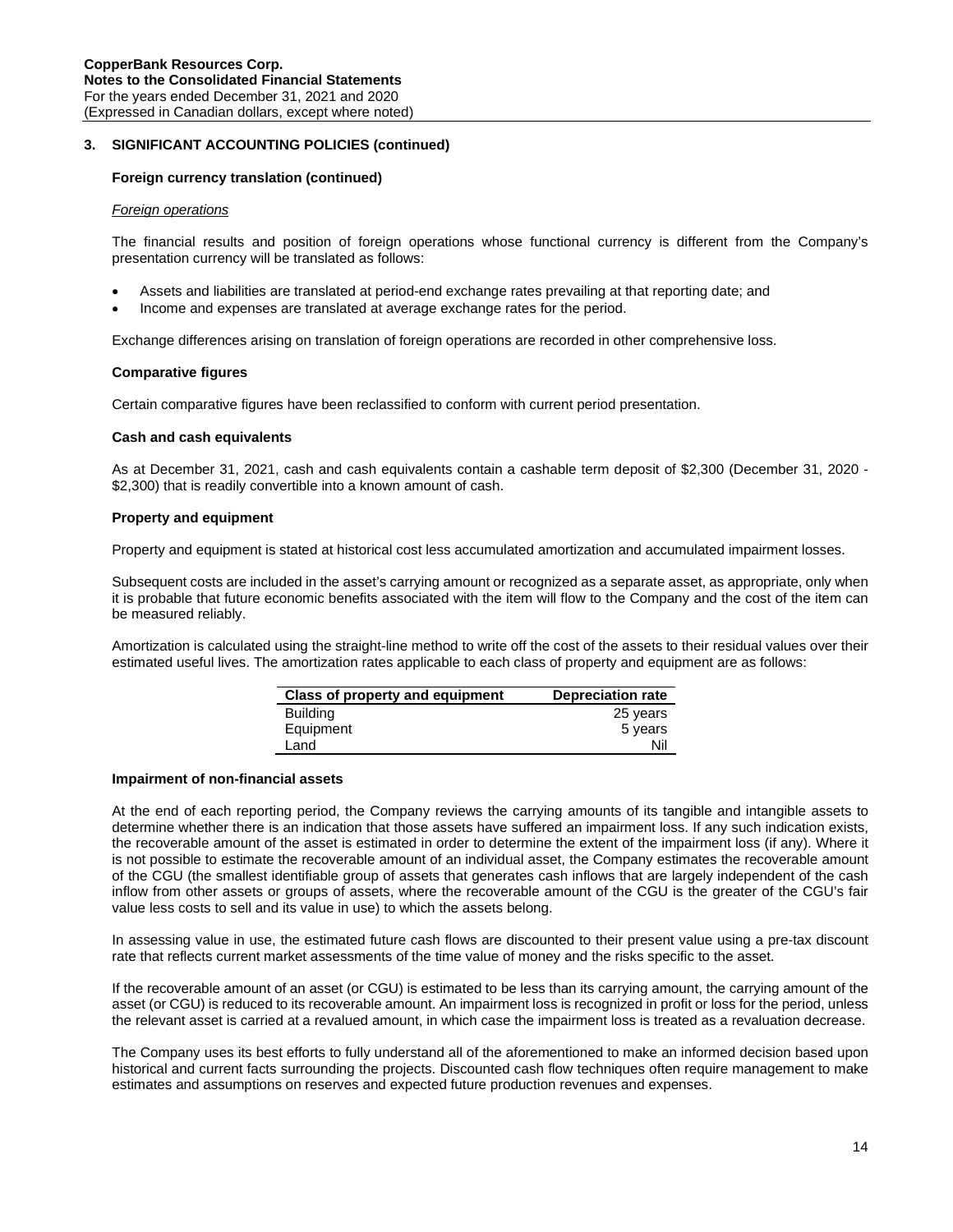#### **Impairment of non-financial assets (continued)**

Where an impairment loss subsequently reverses, the carrying amount of the asset (or CGU) is increased to the revised estimate of its recoverable amount, but to an amount that does not exceed the carrying amount that would have been determined had no impairment loss been recognized for the asset (or CGU) in prior years. A reversal of an impairment loss is recognized immediately in profit or loss. During the year ended December 31, 2021, the Company recognized an impairment reversal of \$63,610 (2020 - impairment expense of \$176,515).

#### **Non-monetary transactions**

Shares issued for non-monetary consideration are valued at the fair value of the assets received or services rendered or the quoted market price of the shares at the date of issuance, whichever is determined to be the more reliable measure.

#### **Unit issuance**

Proceeds from the issuance of units are allocated between common shares and common share purchase warrants based on the residual value method. Under this method, the proceeds are allocated to common shares based on the fair value of a common share at the issuance date of the unit offering and any residual remaining is allocated to common share purchase warrants.

#### **Share issuance costs**

Professional, consulting, regulatory and other costs directly attributable to financing transactions are recorded as share issuance costs.

#### **Share-based payments**

The Company has a stock option plan that is described in Note 9. Share-based payments to employees are measured at the fair value of the instruments issued and amortized over the vesting periods. Share-based payments to non-employees are measured at the fair value of the goods or services received or the fair value of the equity instruments issued, if it is determined the fair value of the goods or services cannot be reliably measured, and are recorded at the date the goods or services are received. The amount recognized as an expense is adjusted to reflect the number of awards expected to vest. The offset to the recorded cost is to option reserve. Consideration received on the exercise of stock options is recorded as share capital and the related amount originally recorded in option reserve is transferred to share capital. For those unexercised options that expire, the recorded value is transferred to deficit. For those unexercised options that are cancelled or forfeited, the recorded value remains in option reserve.

#### **Provision for closure and reclamation**

The Company recognizes liabilities for legal or constructive obligations associated with the retirement of resource properties. The net present value of future rehabilitation costs is capitalized to the related asset along with a corresponding increase in the rehabilitation provision in the period incurred. Discount rates using a pre-tax rate that reflect the time value of money are used to calculate the net present value.

The Company's estimate of reclamation costs could change as a result of changes in regulatory requirements, discount rates and assumptions regarding the amount and timing of the future expenditures. These changes are recorded directly to the related assets with a corresponding entry to the rehabilitation provision. The increase in the provision due to the passage of time is recognized as interest expense.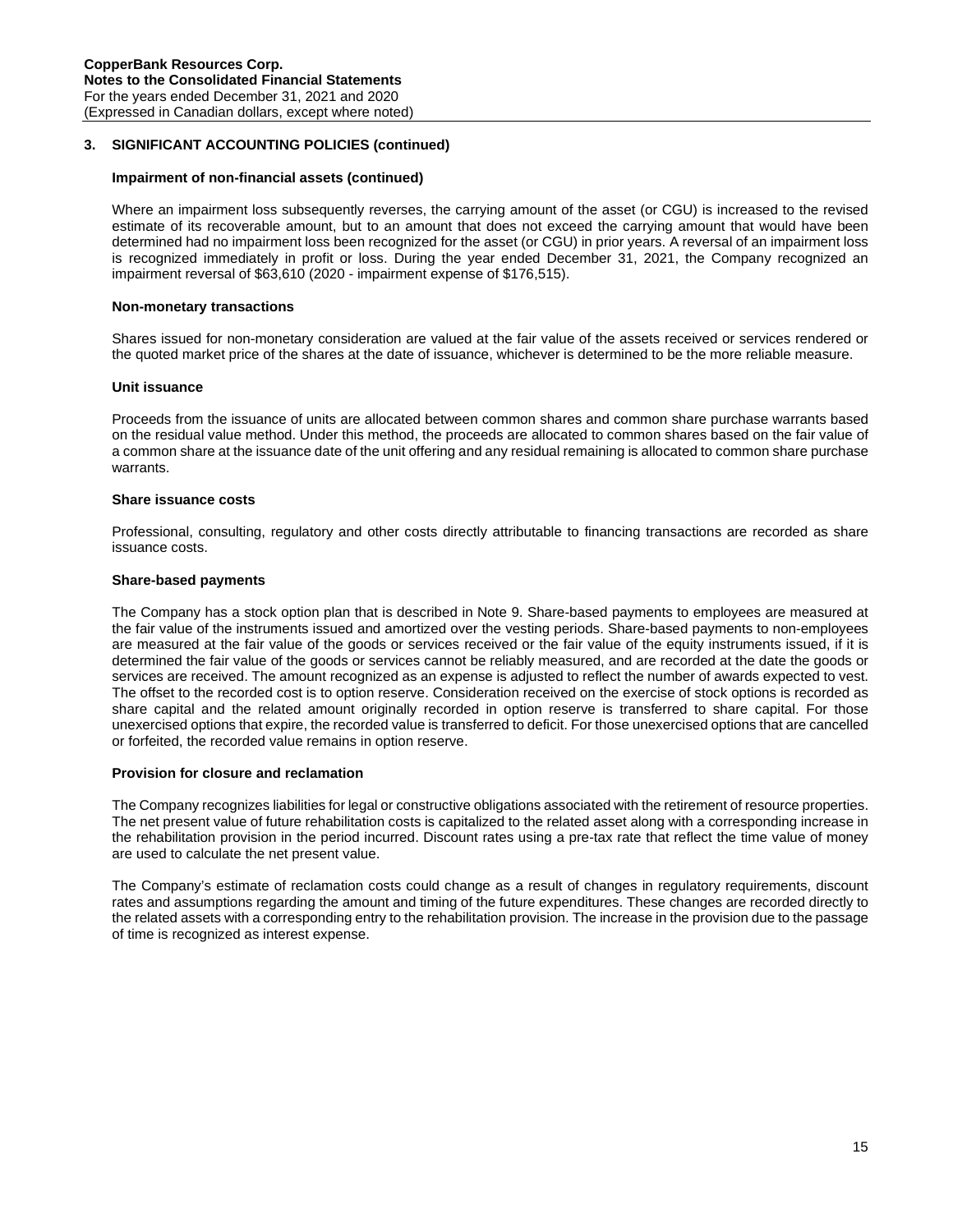#### **Income taxes**

#### *Current income tax*

Current income tax assets and liabilities for the current period are measured at the amount expected to be recovered from or paid to the taxation authorities. The tax rates and tax laws used to compute the amount are those that are enacted or substantively enacted, at the reporting date, in the countries where the Company operates and generates taxable income.

Current income tax relating to items recognized directly in other comprehensive income or equity is recognized in other comprehensive income or equity, and not in profit or loss. Management periodically evaluates positions taken in the tax returns with respect to situations in which applicable tax regulations are subject to interpretation and establishes provisions where appropriate.

#### *Deferred income tax*

Deferred income tax is provided using the asset and liability method on temporary differences at the reporting date between the tax bases of assets and liabilities and their carrying amounts for financial reporting purposes.

The carrying amount of deferred income tax assets is reviewed at the end of each reporting period and recognized only to the extent that it is probable that sufficient taxable profit will be available to allow all or part of the deferred income tax asset to be utilized.

Deferred income tax assets and liabilities are measured at the tax rates that are expected to apply to the year when the asset is realized or the liability is settled, based on tax rates (and tax laws) that have been enacted or substantively enacted by the end of the reporting period.

Deferred income tax assets and liabilities are offset, if a legally enforceable right exists to set off current tax assets against current income tax liabilities, and the deferred income taxes relate to the same taxable entity and the same taxation authority.

#### **Compound financial instruments**

The convertible debentures were separated into their liability and equity components on issuance of the instruments. The liability component is initially recognized at fair value, calculated at the present value of the liability based upon debt instruments with no bonus shares, conversion feature or warrants issued by comparable issuers and accounted for at amortized cost using the effective interest rate method. The effective interest rate used is the estimated rate for debt instruments with similar terms at the time of issue. The residual value is then allocated to the equity component.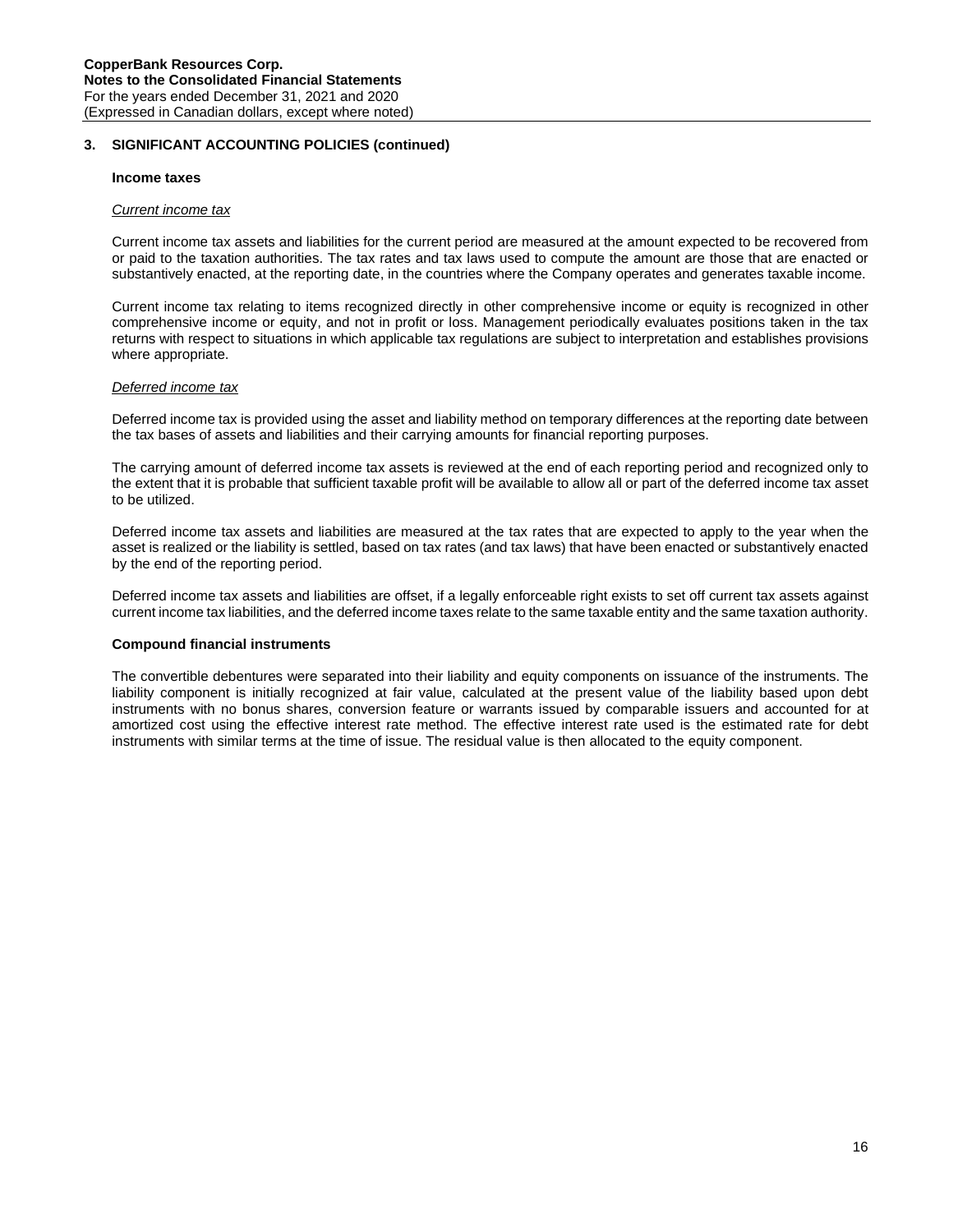## **4. PROPERTY AND EQUIPMENT**

The following table presents a continuity of property and equipment:

|                                 | <b>Building</b> | Land   | <b>Equipment</b> | Total   |
|---------------------------------|-----------------|--------|------------------|---------|
|                                 | \$              | \$     | \$               | \$      |
| Cost                            |                 |        |                  |         |
| Balance, December 31, 2019      | 214,541         | 32,471 |                  | 247,012 |
| Foreign exchange adjustment     | (4,229)         | (641)  |                  | (4,870) |
| Balance, December 31, 2020      | 210,312         | 31,830 |                  | 242,142 |
| <b>Additions</b>                | 60,446          |        | 39,454           | 99,900  |
| Foreign exchange adjustment     | 2,575           | 326    |                  | 2,901   |
| Balance, December 31, 2021      | 273,333         | 32,156 | 39,454           | 344,943 |
|                                 |                 |        |                  |         |
| <b>Accumulated amortization</b> |                 |        |                  |         |
| Balance, December 31, 2019      | 28,079          |        |                  | 28,079  |
| Additions                       | 13,622          |        |                  | 13,622  |
| Foreign exchange adjustment     | (553)           |        |                  | (553)   |
| Balance, December 31, 2020      | 41,148          |        |                  | 41,148  |
| <b>Additions</b>                | 14,043          |        | 1,237            | 15,280  |
| Foreign exchange adjustment     | 421             |        |                  | 421     |
| Balance, December 31, 2021      | 55,612          |        | 1,237            | 56,849  |
|                                 |                 |        |                  |         |
| Net book value                  |                 |        |                  |         |
| Balance, December 31, 2020      | 169,164         | 31,830 |                  | 200,994 |
| Balance, December 31, 2021      | 217,721         | 32,156 | 38,217           | 288,094 |

During the year ended December 31, 2020, the Company sold drilling equipment for a gain of \$107,968, with net book value of \$nil.

## **5. RESOURCE PROPERTIES**

The following table presents a continuity of resource properties:

|                                               | Pyramid   | <b>Copper Creek</b> | <b>Total</b> |
|-----------------------------------------------|-----------|---------------------|--------------|
|                                               |           |                     |              |
| Balance, December 31, 2019                    |           | 5,361,729           | 5,361,729    |
| Annual option fees and maintenance of permits | 176,515   | 222,523             | 399,038      |
| Impairment                                    | (176,515) |                     | (176, 515)   |
| Effect of change in foreign exchange rate     |           | (7,673)             | (7,673)      |
| Balance, December 31, 2020                    |           | 5,576,579           | 5,576,579    |
| Permit Maintenance and land access costs      |           | 175.625             | 175,625      |
| Exploration and geological work               |           | 627,438             | 627,438      |
| Capitalized payroll                           |           | 149.177             | 149.177      |
| Deposit on resource properties                |           | 37.614              | 37.614       |
| Other capitalized costs                       |           | 121.703             | 121,703      |
| Effect of change in foreign exchange rate     |           | (23, 400)           | (23, 400)    |
| Balance, December 31, 2021                    |           | 6,664,736           | 6,664,736    |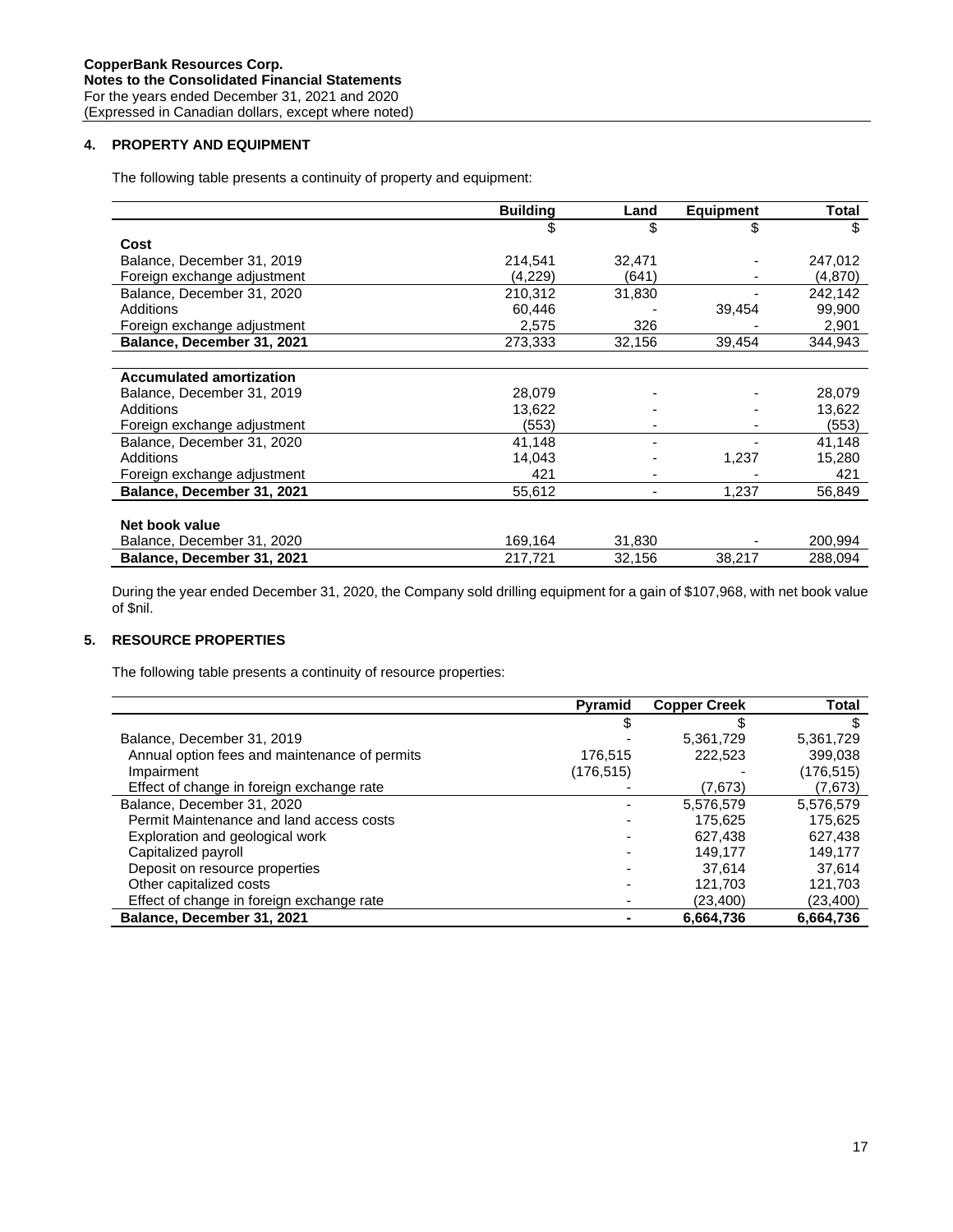## **5. RESOURCE PROPERTIES (continued)**

### **Copper Creek Resource Properties, Arizona**

i) The Company acquired 100% of the Copper Creek project through the acquisition of Redhawk Resources Inc. ("Redhawk") for a value of \$4,955,328 in 2018.

ii) D & G Mining Agreement – In November 2005, Redhawk entered into a lease-to-purchase agreement with a third party for additional property within the Copper Creek boundaries. Redhawk paid US\$80,000 in both 2006 and 2007 and was required to pay US\$100,000 in November 2008 and annually thereafter until the end of year fifteen. In May 2018, the agreement was amended to reduce the annual payments to US\$50,000. During the year ended December 31, 2021, \$62,926 (US\$50,000) (2020 - \$68,482 (US\$50,000)) was paid.

Redhawk has the option to purchase the property for US\$3,000,000. Commencing January 1, 2022, 50% of the yearly lease payments made prior to exercising the option to purchase will be applied against the purchase price in the event that Redhawk exercises its property purchase option.

iii) Freeport Mineral Corporation Agreement – In April 2007, Redhawk entered into a purchase agreement with Freeport Mineral Corporation ("Freeport") to acquire additional mining claims within the Copper Creek boundaries. The additional mining claims are subject to a 1% Net Smelter Return royalty.

On May 30, 2018, Redhawk entered into an amendment to the Fourth Workout Agreement with Freeport. The substance of the amended agreement is a conversion of interest and principal owing to Freeport into production decision royalty payments. The total will be US\$3,000,000 paid in six equal annual instalments of US\$500,000 per annum. The payments are contingent upon Redhawk or successors achieving a defined commercial production of minerals. As a result of this amendment, no liabilities in connection with this promissory note have been recorded as of December 31, 2021 and 2020.

iv) Morgan Agreements – In December 2012, Redhawk acquired patented land from two unrelated parties for total consideration of US\$1,200,000. Redhawk was required to pay \$nil in 2021 (2020 - \$63,660 (US\$50,000)). The outstanding balance related to this obligation of \$63,660 (US\$50,000) was paid in March 2021.

#### **Contact Copper Property, Nevada**

The Company owns a 100% interest in the Contact Copper property located in Elko County, Nevada. This property was fully impaired during the year ended December 31, 2015. All permits of this resource property are in good standing.

As at December 31, 2021, the Company had deposited \$8,335 (2020 - \$8,356) for the reclamation deposits of the Contact Copper property in Nevada and for the Copper Creek property in Arizona.

During the year ended December 31, 2021, the Company negotiated a settlement agreement to settle \$176,625 in accounts payable related to the property by paying \$113,015. As a result, the Company recognized a recovery of resource properties of \$63,610.

## **6. ACCOUNTS PAYABLE AND ACCRUED LIABILITIES**

|                             | 2021    | 2020    |
|-----------------------------|---------|---------|
|                             |         |         |
| Resource properties         | 287.694 | 183.896 |
| Office and administration   | 210.389 | 74.200  |
| Professional fees           | 28.749  | 108.428 |
| <b>Balance, December 31</b> | 526,832 | 366.524 |

## **7. CONVERTIBLE DEBENTURES**

On June 17, 2019, the Company closed a non-brokered private placement of convertible debentures ("CDs") for gross proceeds of \$263,000. Each CD had a face value of \$1,000 and interest rate of 15% per annum, payable monthly. The CDs had a maturity date of June 14, 2021. Each CD was convertible into common shares of the Company at the option of the holder at any time prior to maturity at a conversion price of \$0.28 per common share. The Company had the option to redeem each CD at a price equal to its principal amount plus accrued and unpaid interest. The interest rate on the CDs approximated the market interest rate when determining the fair value of the liability component. Thus, no value was assigned to the equity component.

During the year ended December 31, 2021, the Company repaid the outstanding principal and accrued interest of the CDs. The amount of interest paid during the year ended December 31, 2021 was \$19,050 (2020 - \$20,475).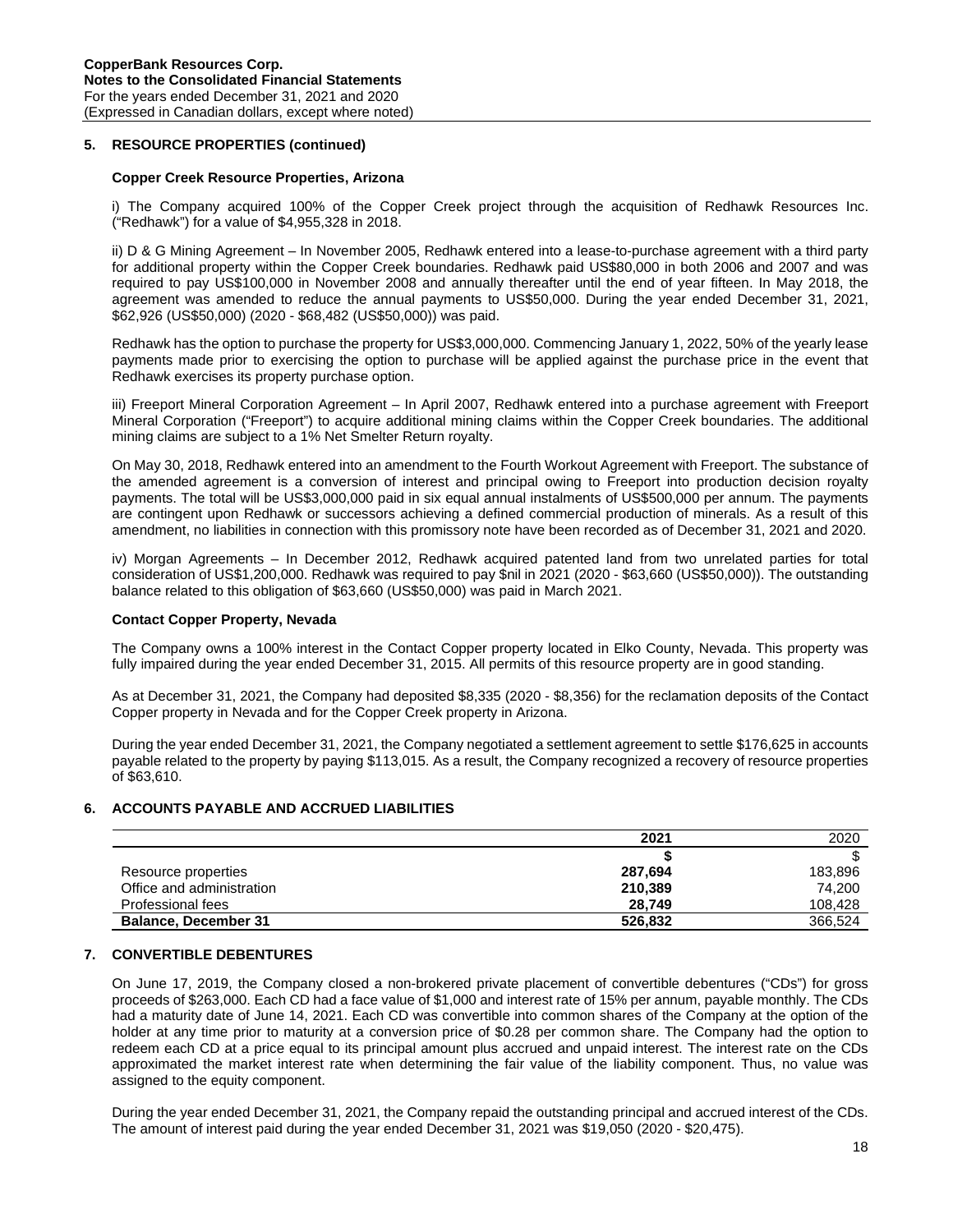## **8. LOAN PAYABLE AND NOTE PAYABLE**

### **a) CEBA loan**

In connection to the outbreak of COVID-19, the Company received \$40,000 in Canada Emergency Business Account ("CEBA") loan from the Government of Canada. The CEBA loan is non-interest bearing and matures on December 31, 2022. The principal balance of \$40,000 (December 31, 2020 - \$40,000) is included in loan payable as at December 31, 2021. On January 12, 2022, the Canadian Government announced the CEBA loan forgiveness repayment date will be extended to December 31, 2023 for eligible CEBA loan holders in good standing.

#### **b) Debt repayment agreement**

In connection with a debt payment agreement (the "Agreement") with the original optionor (the "Optionor") of the Pyramid Proiect. the Company owed the Optionor \$173,710 (US\$125,000) plus interest at 10% per annum, which is due on March 4, 2022. The Company is required to pay to the Optionor at least 20% of the net proceeds from any debt or equity financing or sale of any assets. During the year ended December 30, 2020, the Company paid US\$40,000 towards this debt. During the year ended December 31, 2021, the Company paid \$135,999 to repay the principal and accrued interest. As at December 31, 2021, the remaining balance of this debt is \$nil (2020 - \$135,599).

## **9. SHARE CAPITAL**

#### **a) Authorized**

Unlimited number of common shares without par value.

#### **b) Issued and outstanding**

#### Year ended December 31, 2021

On February 19, 2021, the Company closed a private placement and issued 3,592,358 common shares at a price of \$0.35 per share for gross proceeds of \$1,257,325.

On September 16, 2021, the Company closed a private placement offering of 12,500,000 units of the Company (the "Units") at a price of \$0.40 per Unit, for aggregate gross proceeds to the Company of \$5,000,000. Each Unit consists of one common share of the Company and one common share purchase warrant of the Company. Each warrant entitles the holder thereof to purchase one common share at an exercise price of \$0.60 at any time up to five years following the issuance. The Company allocated all the proceeds to share capital.

During the year ended December 31, 2021, the Company issued 3,022,500 common shares pursuant to the exercise of 3,022,500 stock options with exercise prices varying from \$0.20 to \$0.40. The Company received gross proceeds of \$865,246 and reallocated \$672,491 from the Company's options reserve into share capital.

#### Year ended December 31, 2020

In January 2020, the Company closed a private placement and issued 1,250,000 common shares at a price of \$0.24 per share for net proceeds of \$300,000.

In February 2020, the Company closed a private placement and issued 791,583 common shares at \$0.24 per share for net proceeds of \$189,980. The Company also issued 250,000 common shares to settle the share issuance obligation of \$70,000 at December 31, 2021.

In May 2020, the Company closed a private placement and issued 337,500 common shares at \$0.24 per share for gross proceeds of \$81,000.

In July 2020, the Company closed a private placement and issued 1,250,000 common shares at \$0.20 per share for gross proceeds of \$250,000.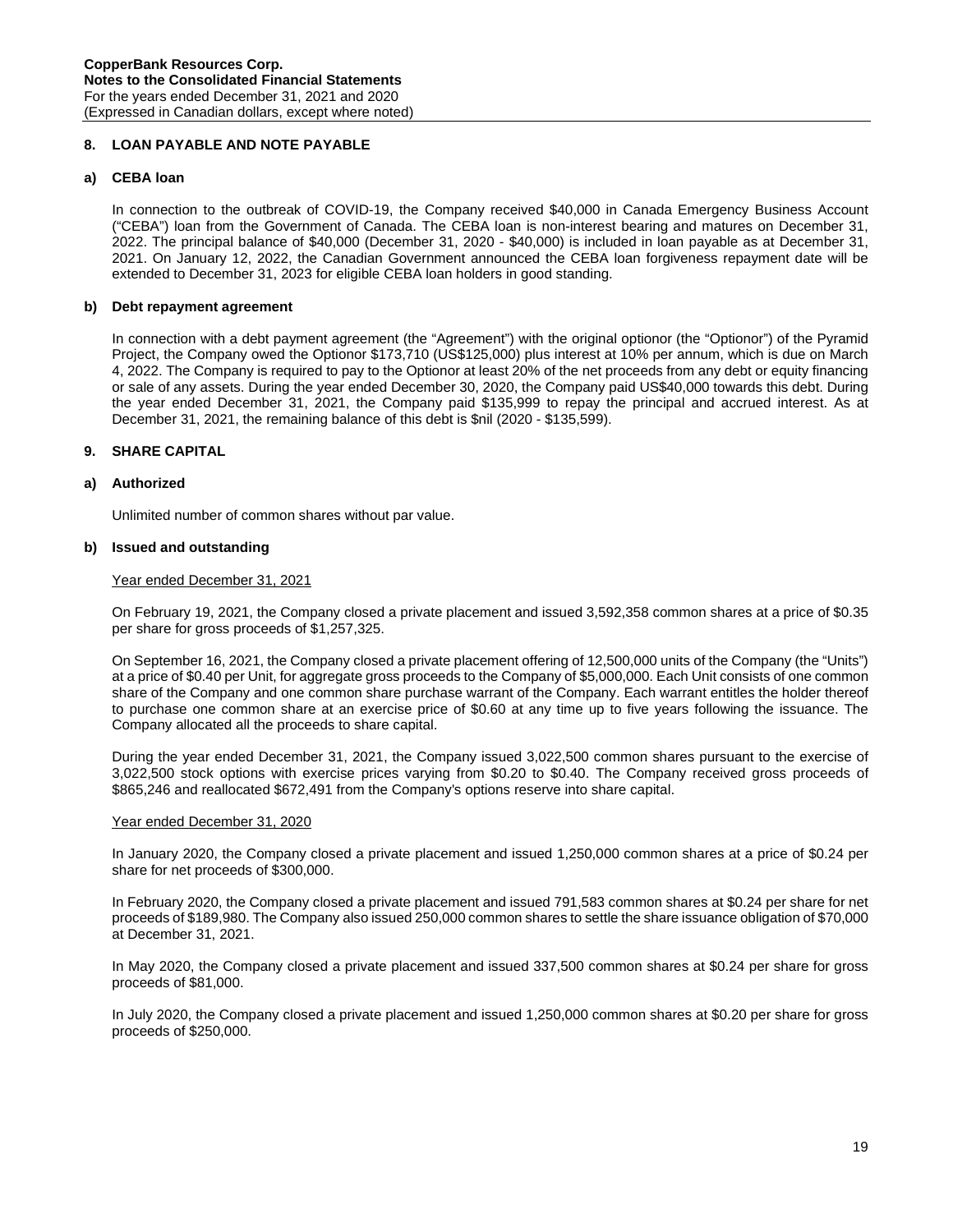## **9. SHARE CAPITAL (continued)**

### **c) Warrants**

The following is a summary of the Company's warrants for the years ended December 31, 2021 and 2020:

|                                     |             | Number of<br>warrants<br>outstanding | Weighted<br>average exercise<br>price per share |
|-------------------------------------|-------------|--------------------------------------|-------------------------------------------------|
|                                     |             | #                                    | \$                                              |
| Balance, December 31, 2020 and 2019 |             | 1,293,341                            | 1.00                                            |
| Issued                              |             | 12,500,000                           | 0.60                                            |
| Balance, December 31, 2021          |             | 13,793,341                           | 0.64                                            |
|                                     |             |                                      |                                                 |
|                                     | Number of   | Weighted                             | Weighted                                        |
|                                     | warrants    | average exercise                     | average                                         |
| <b>Expiry date</b>                  | outstanding | price per share                      | remaining life                                  |
|                                     | #           | \$                                   | years                                           |
| August 21, 2022                     | 1,293,341   | 1.00                                 | 0.64                                            |
| September 16, 2026                  | 12,500,000  | 0.60                                 | 4.71                                            |
| Balance, December 31, 2021          | 13,793,341  | 0.64                                 | 4.33                                            |

#### **d) Options**

The Company had a "rolling" stock option plan (the "Legacy Plan") that allowed the Company to grant options to its employees, directors, consultants and officers for a maximum of 10% of outstanding shares to be issued.

Options have a maximum term of five years and terminate up to 90 days following the date on which an optionee ceases to be an employee, director, consultant or officer, and up to 30 days following the date on which an optionee who is engaged to provide investor relations activities ceases to be engaged to provide such services. In the case of death, the option terminates at the earlier of twelve months after the date of death and the expiration of the option period.

On October 15, 2021, following a vote by shareholders, the Company adopted a new Long-Term Incentive Plan (the "LTIP"), which provides for the granting of deferred share units ("DSU"), restricted share units ("RSU"), performance share units ("PSU"), and stock options ("Options"). The maximum number of common shares reserved for issuance under the LTIP (with any other share-based compensation arrangement, including the Legacy Plan) will be 19,296,967.

The following is a summary of the Company's stock options for the years ended December 31, 2021 and 2020:

|                                | <b>Number of options</b><br>outstanding and<br>exercisable | <b>Weighted average</b><br>exercise price<br>per share |
|--------------------------------|------------------------------------------------------------|--------------------------------------------------------|
|                                | #                                                          | \$                                                     |
| Outstanding, December 31, 2019 | 5,012,500                                                  | 0.40                                                   |
| Forfeited                      | (600.000)                                                  | 0.40                                                   |
| Expired                        | (637, 500)                                                 | 0.40                                                   |
| Granted                        | 3,800,000                                                  | 0.23                                                   |
| Outstanding, December 31, 2020 | 7,575,000                                                  | 0.31                                                   |
| Cancelled                      | (1,087,500)                                                | 0.38                                                   |
| Exercised                      | (3,022,500)                                                | 0.29                                                   |
| Granted                        | 11,535,000                                                 | 0.39                                                   |
| Outstanding, December 31, 2021 | 15,000,000                                                 | 0.39                                                   |
| Exercisable, December 31, 2021 | 8,171,667                                                  | 0.39                                                   |

On March 18, 2021, the Company granted 210,000 stock options with an exercise price of \$0.65 and expiry date of March 18, 2024. All these stock options vest over two years.

On June 9, 2021, the Company granted 325,000 stock options with an exercise price of \$0.60 and expiry date of June 9, 2026. The stock options vested immediately.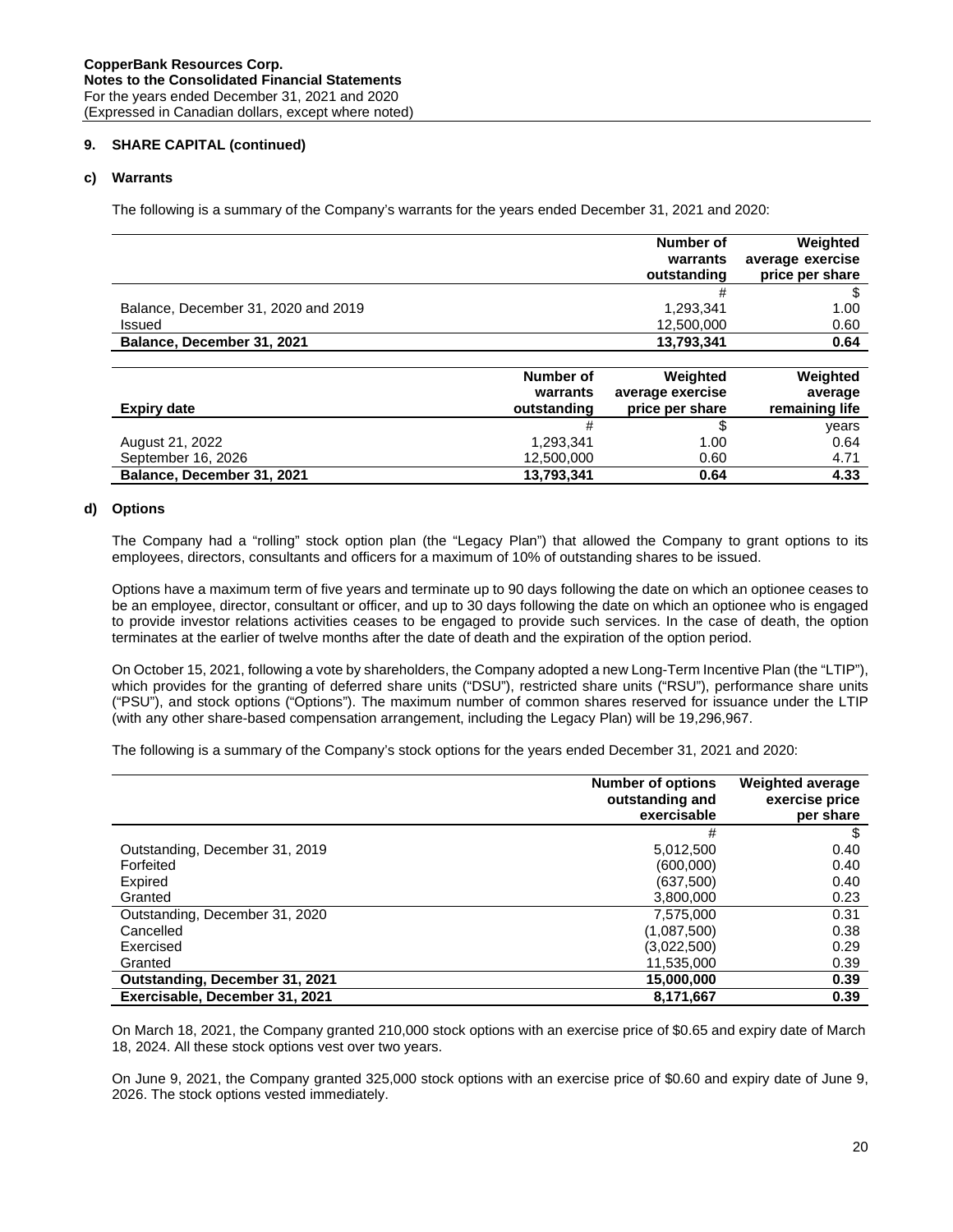## **9. SHARE CAPITAL (continued)**

### **d) Options (continued)**

On July 21, 2021, the Company granted 1,350,000 stock options with an exercise price of \$0.40 and expiry date of July 21, 2026. The stock options vested immediately.

On October 15, 2021, the Company issued a total of 9,650,000 stock options with a grant date of September 2, 2021, an exercise price of \$0.40 and expiry date of September 2, 2026, following shareholder approval of the LTIP. One third of the options vested on October 15, 2021, one third vest on October 15, 2022, and one third vest on October 15, 2023.

As at December 31, 2021, the following stock options were outstanding:

| <b>Expiry date</b>                 | Exercise price per share | Number of<br>options<br>outstanding | Number of<br>options<br>exercisable |
|------------------------------------|--------------------------|-------------------------------------|-------------------------------------|
|                                    | \$                       | #                                   | #                                   |
| February 24, 2022<br>July 28, 2022 | 0.40<br>0.52             | 150,000<br>150,000                  | 150,000<br>150.000                  |
| May 10, 2023                       | 0.40                     | 1.490.000                           | 1.490.000                           |
| February 28, 2024                  | 0.40                     | 250,000                             | 250,000                             |
| March 18, 2024                     | 0.65                     | 60,000                              | 15.000                              |
| July 24, 2025                      | 0.23                     | 1,575,000                           | 1,225,000                           |
| June 9, 2026                       | 0.60                     | 325,000                             | 325,000                             |
| July 21, 2026                      | 0.40                     | 1,350,000                           | 1,350,000                           |
| September 2, 2026                  | 0.40                     | 9.650.000                           | 3,216,667                           |
| Balance, December 31, 2021         |                          | 15,000,000                          | 8,171,667                           |

The remaining contractual life of the Company's options as at December 31, 2021 was 4.07 years (2020 - 3.24 years).

During the year ended December 31, 2021, the Company incurred share-based compensation of \$3,967,212 in connection with options vested (2020 - \$302,594). The Company used the Black-Scholes option pricing model and the following assumptions to determine the fair values of the stock options:

|                             | October 15, 2021 | July 21, 2021  | June 9, 2021 |
|-----------------------------|------------------|----------------|--------------|
| Stock price                 | \$0.78           | \$0.39         | \$0.58       |
| Risk-free interest rate     | 1.23%            | 0.80%          | 1.00%        |
| Expected life of the option | 5 years          | 5 years        | 5 years      |
| Annualized volatility       | 125%             | 125%           | 125%         |
| Dividend rate               | $0.00\%$         | $0.00\%$       | $0.00\%$     |
|                             |                  |                |              |
|                             |                  | March 18, 2021 | Jul 24, 2020 |
| Stock price                 |                  | \$0.64         | \$0.20       |
| Risk-free interest rate     |                  | 0.53%          | 0.34%        |
| Expected life of the option |                  | 5 years        | 5 years      |
| Annualized volatility       |                  | 125%           | 145%         |
| Dividend rate               |                  | $0.00\%$       | $0.00\%$     |

The expected volatility is based on the historical volatility (based on the remaining life of the options), adjusted for any expected changes to future volatility due to publicly available information. The risk-free rate of return is the yield on a zerocoupon Canadian Treasury Bill of a term consistent with the assumed option life. The expected average option term is the average expected period to exercise, based on the historical activity patterns for each individually vesting tranche. Option pricing models require the input of highly subjective assumptions including the expected price volatility. Changes in these assumptions can materially affect the fair value estimate.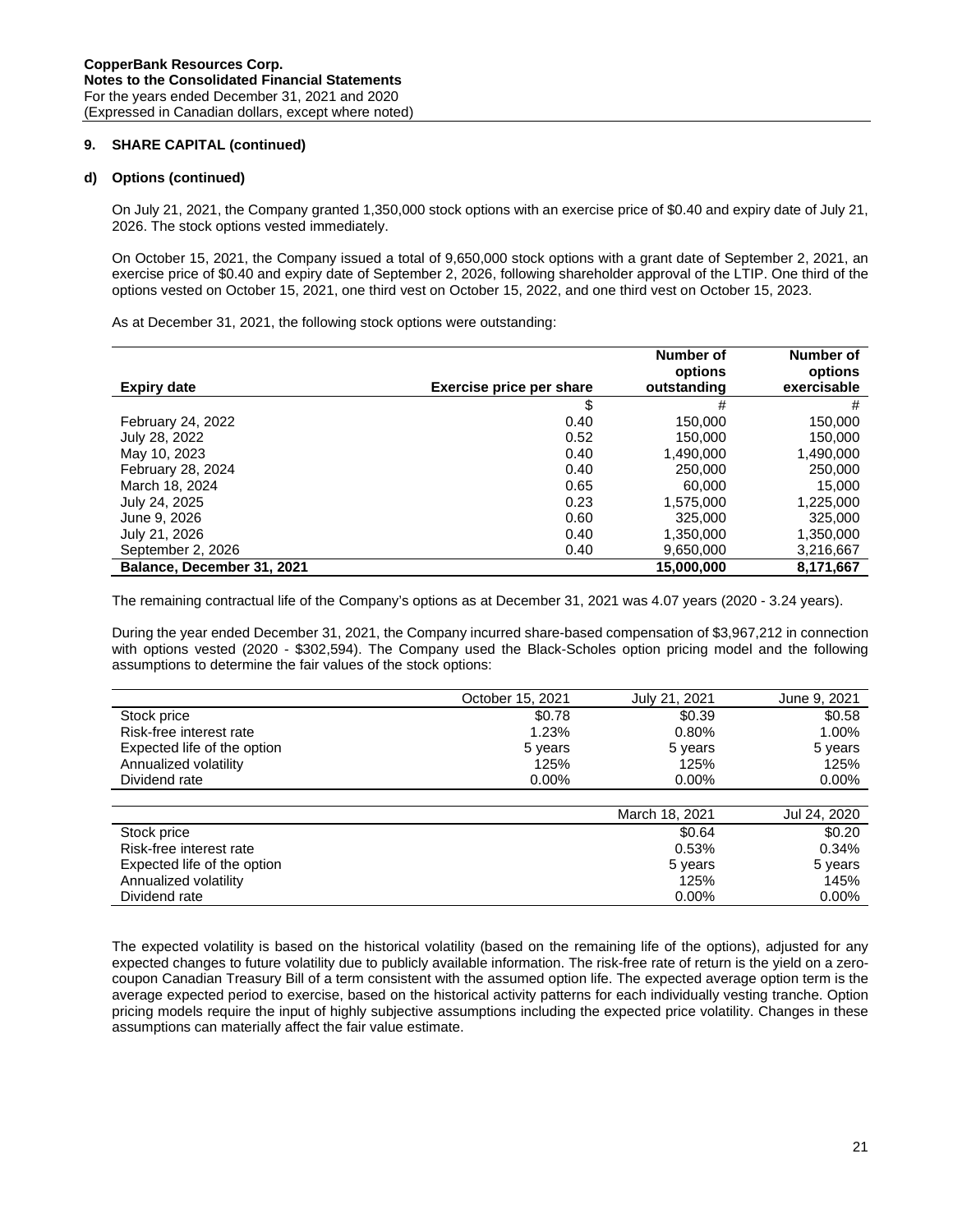## **9. SHARE CAPITAL (continued)**

#### **e) Restricted share units**

On December 1, 2021, the Company granted 500,000 restricted share units ("RSUs") to an employee of the Company at a price of \$0.68. Of the granted RSUs, one third vested immediately, one third will vest one year from the grant date, and one third will vest two years from the grant date. As a result, the Company recorded \$155,833 of share-based compensation for the value of the RSUs granted.

## **10. RELATED PARTY TRANSACTIONS**

During the years ended December 31, 2021 and 2020, the Company had the following transactions with key management personnel and the directors of the Company:

|                                | 2021      | 2020    |
|--------------------------------|-----------|---------|
|                                |           |         |
| Consulting and management fees | 652.541   | 259,000 |
| Share-based compensation       | 3.191.454 | 200.346 |

As at December 31, 2021, amount due to related parties comprised of amounts owing to key management members and a director totaling \$163,916 (December 31, 2020 - \$88,950). Due to related parties has the same terms as the Company's accounts payable and accrued liabilities, which is unsecured and non-interest-bearing and with no specific terms.

During the year ended December 31, 2021, amounts capitalized from compensation for related parties totaled \$97,562 (December 31, 2020 - \$nil).

During the year ended December 31, 2021, directors subscribed for a total of 3,000,000 Units of the private placement in September 2021.

## **11. INCOME TAXES**

The Company has not recognized any deferred income tax assets. The Company recognizes deferred income tax assets based on the extent to which it is probable that sufficient taxable income will be realized during the carry forward periods to utilize all deferred tax assets.

The following table reconciles the amount of income tax recoverable on application of the statutory Canadian federal and provincial income tax rates:

|                                                          |             | Year ended December 31, |
|----------------------------------------------------------|-------------|-------------------------|
|                                                          | 2021        | 2020                    |
|                                                          |             |                         |
| Loss for the year                                        | (5,476,554) | (1,059,681)             |
| Statutory tax rate                                       | 27%         | 27%                     |
|                                                          |             |                         |
| Expected income tax (recovery)                           | (1,479,000) | (286,000)               |
| Difference in tax rates between jurisdictions            |             | 2,000                   |
| Non-deductible expenditures and non-taxable revenues     | 1,113,000   | 82,000                  |
| Change in statutory, foreign tax, foreign exchange rates |             |                         |
| and other                                                | (168,000)   | 147,000                 |
| Adjustment to prior years provision versus statutory tax |             |                         |
| returns and unused non-capital losses not recognized     | 2.000       | 68,000                  |
| Change in other unrecognized deferred tax assets         | 532,000     | (13,000)                |
| <b>Total income taxes</b>                                |             |                         |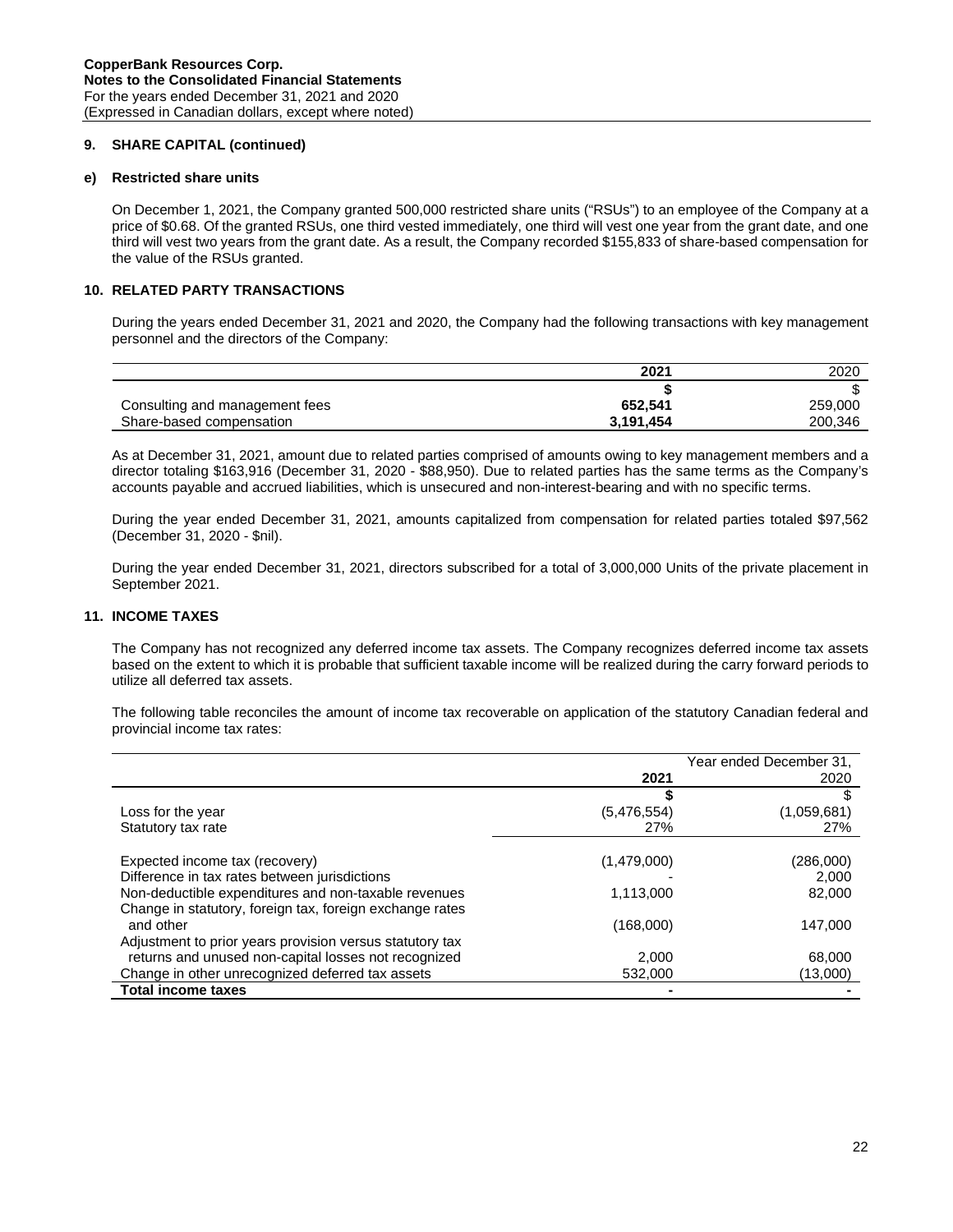## **11. INCOME TAXES (continued)**

The tax effected items that give rise to significant portions of the deferred income tax assets and deferred income tax liabilities at December 31, 2020 and 2019 are presented below:

|                                   |                | Year ended December 31, |
|-----------------------------------|----------------|-------------------------|
|                                   | 2021           | 2020                    |
| Deferred tax assets (liabilities) |                |                         |
| Non-Capital losses                | 5.000          | 8,000                   |
| Mineral resource properties       | (5,000)        | (8,000)                 |
| Net deferred tax asset            | $\blacksquare$ |                         |

The Company's unrecognized deductible temporary differences and unused tax losses for which no deferred tax asset is recognized consist of the following amounts:

|                                   |             | Year ended December 31, |
|-----------------------------------|-------------|-------------------------|
|                                   | 2021        | 2020                    |
| Deferred tax assets (liabilities) |             |                         |
| Resource properties               | 45,699,000  | 46,497,000              |
| Non-capital losses                | 52,969,000  | 51,623,000              |
| Property and equipment            | 1,801,000   | 1,801,000               |
| Share issuance cost               | 1.000       | 1.000                   |
| Capital losses                    | 25,000      | 25,000                  |
| Unrecognized deferred tax assets  | 100,495,000 | 99,947,000              |

As at December 31, 2021, the Company has US non-capital losses of approximately \$33 million that may be applied to reduce future US taxable income. The Company also has Canadian non-capital losses of approximately \$20 million that may be applied to reduce future Canadian taxable income. The losses will expire between 2027 and 2041.

## **12. FINANCIAL INSTRUMENTS**

The Company's financial instruments are exposed to several financial and market risks, including credit, interest rate, liquidity and commodity risks. The Company may, or may not, establish from time-to-time active policies to manage these risks. The Company does not currently have in place any active hedging or derivative trading policies to manage these risks since the Company's management does not believe that the current size, scale and pattern of cash flow of its operations would warrant such hedging activities.

## **Fair value of financial instruments**

The fair value hierarchy established by IFRS 13, *Fair Value Measurement* has three levels to classify the inputs to valuation techniques used to measure fair value described as follows:

Level 1 – Unadjusted quoted prices in active markets for identical assets or liabilities;

Level 2 – Inputs other than quoted prices that are observable for the assets or liabilities either directly or indirectly; and Level 3 – Inputs that are not based on observable market data.

The fair values of the Company's cash and cash equivalents, accounts payable and accrued liabilities, convertible debenture, note payable, loans payable, and due to related parties are equivalent to their carrying values due to their shortterm nature.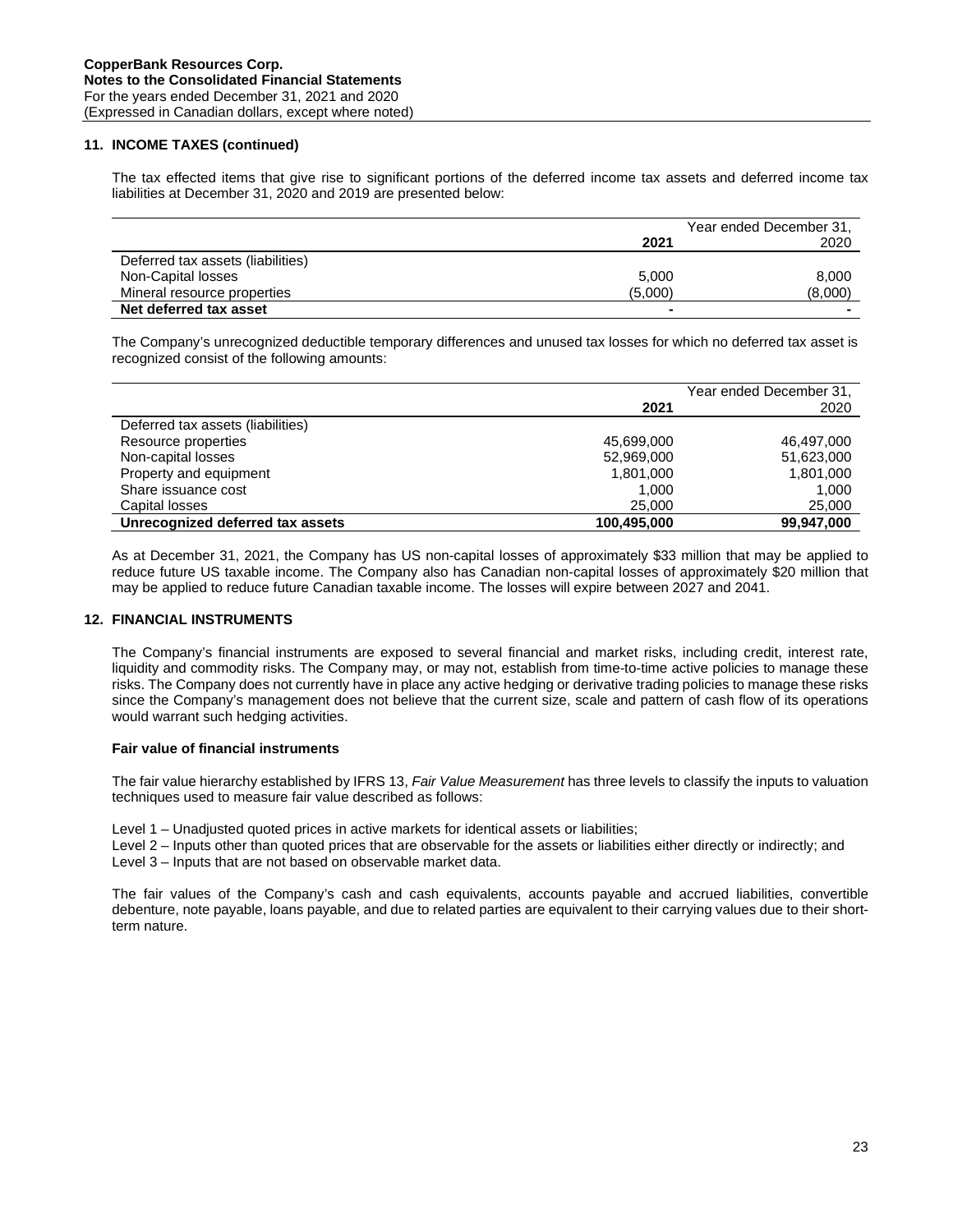## **12. FINANCIAL INSTRUMENTS (continued)**

#### **Credit risk**

Credit risk is the risk of potential loss to the Company if the counterparty to a financial instrument fails to meet its contractual obligations.

The financial instruments that potentially subject the Company to a significant concentration of credit risk consist of cash and cash equivalents. The Company mitigates its exposure to credit loss associated with cash and cash equivalents by placing its cash and cash equivalents in major financial institutions. As at December 31, 2021, the Company had cash equivalents of \$2,300 in term deposits (December 31, 2020 - \$2,300).

#### **Liquidity risk and fair value hierarchy**

Liquidity risk is the risk that the Company may be unable to meet its financial obligations as they fall due or that it will be required to meet them at excessive cost. The Company reviews its working capital position regularly to ensure there is sufficient capital in order to meet short-term business requirements, after taking into account the Company's holdings of cash. The Company's cash is invested in business accounts, which are available on demand. The Company manages its liquidity risk mainly through raising funds from private placements and amounts from related parties.

The Company's operating cash requirements are continuously monitored and adjusted as input variables change. As these variables change, liquidity risks may necessitate the need for the Company to pursue equity issuances, obtain project or debt financing, or enter into joint arrangements. There is no assurance that the necessary financing will be available in a timely manner.

#### **Commodity risk**

Commodity risk is the risk that the Company is subject to commodity price risk arising from the fluctuation of metal price beyond the Company's control. The Company may have difficulties to identify and acquire economically viable projects for the Company to invest in if metal prices are depressed for an extended period.

#### **Interest rate risk**

Interest rate risk is the risk that the Company is exposed to the risk that the value of financial instruments will change due to movements in market interest rates. As of December 31, 2021, the Company did not have debt instruments exposed to variable interest rate. The risk is not significant.

#### **Foreign currency risk**

Foreign currency risk is the risk that the fair value of the Company's assets and liabilities will fluctuate due to changes in foreign exchange rates.

The Company is exposed to foreign currency risk to the extent that monetary assets and liabilities held by the Company are not denominated in its functional currency. The Company does not manage currency risk through hedging or other currency management tools.

As at December 31, 2021 and 2020, the Company's exposure to foreign currency risk on its financial instruments is as follows:

|                            |      | 2021   |      | 2020      |
|----------------------------|------|--------|------|-----------|
| Cash                       | US\$ | 8,614  | US\$ | 19,200    |
| Note payable               | US\$ | ۰      | US\$ | (50,000)  |
| Loans payable              | US\$ | ۰      | US\$ | (106,803) |
| Total                      | US\$ | 8.614  | US\$ | (137,603) |
| Canadian dollar equivalent |      | 10.967 |      | (174,755) |

A 5% change in the US dollar against the Canadian dollar at December 31, 2021 would result in an a \$548 impact to the Company.